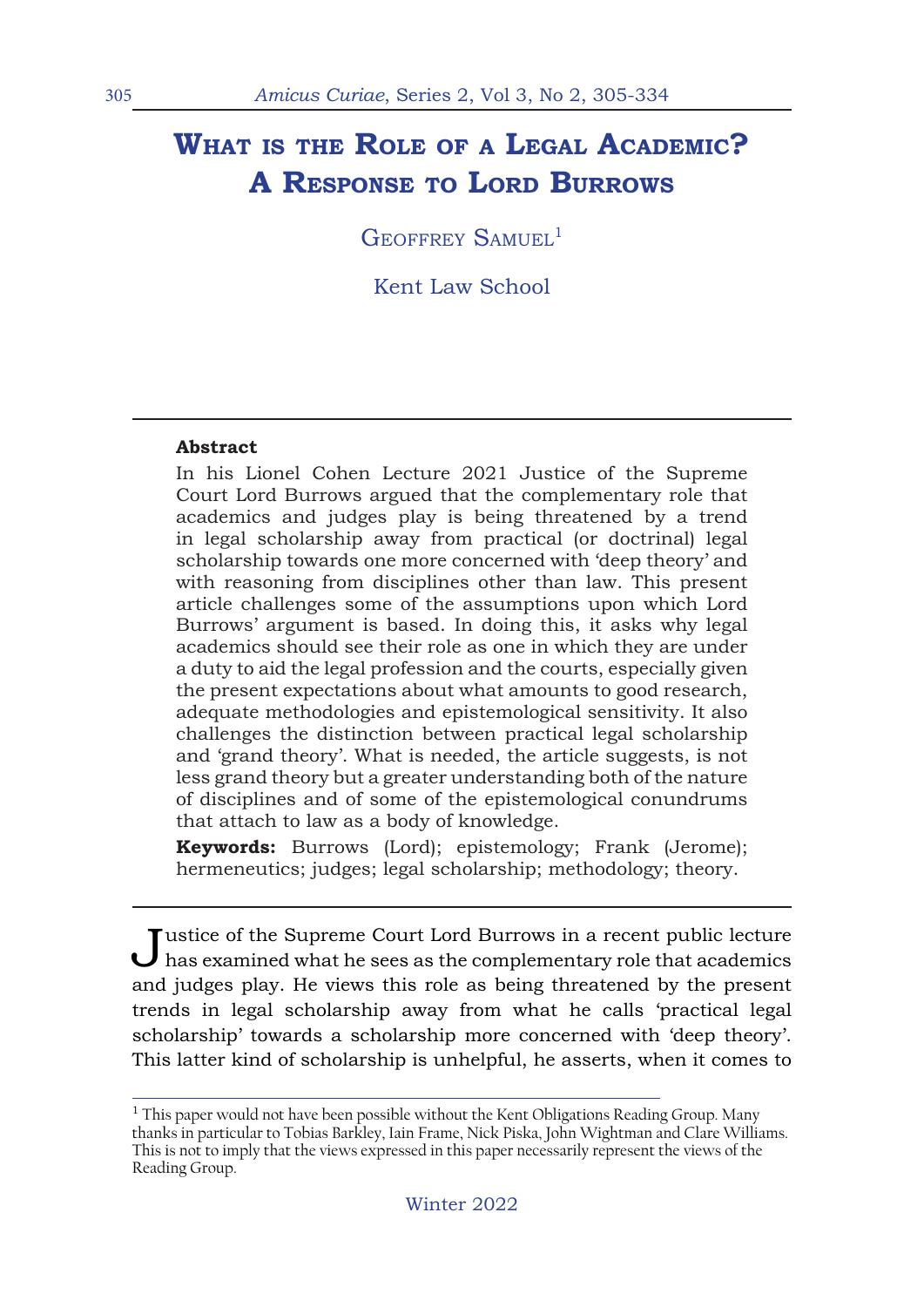what the courts find helpful in deciding cases. He is not the first judge, or indeed academic, to air such criticisms. Moreover, his implied defence of practical legal scholarship should be seen within the context of a wider debate about the role of law academics, about the epistemological and methodological foundations of legal scholarship, about the nature of reasoning in law, about legal education and about law as a discipline in itself. The purpose of this present article is, accordingly, to respond to Lord Burrows' lecture, but in a way that embraces more than just the content of the lecture itself. For there are assumptions and unexpressed implications in Lord Burrows' criticisms that need to be exposed and examined. What is the role of a legal academic? Is—and ought—an important part of this role to be one that is complementary to the role of the judge? Or is there much more to the discipline of law than just the judge-as-focal-point? Alternatively, is there much less to the discipline of law than perhaps one might think?

## [A] INTRODUCTION: LORD BURROWS' **CRITICISM**

In his Lionel Cohen lecture Lord Burrows set out to explore three themes (Burrows 2021). These themes were the relationship between judges and academics; the work of academics and how it might help appellate judges; and how the work of a judge is different from that of an academic. There was, however, an overall contextual theme, namely the first of his three themes: that is the relationship between judges and academics. It is this overall theme that lies at the heart of the question that underpins this present response to Lord Burrows. What is the role of legal academics? Of course this is hardly a novel question. Yet what makes it once again pertinent is Lord Burrows' view of what he considers to be the present state of academic scholarship. Thus he said:

The sad truth is that the sort of practical legal scholarship that I am describing—that can directly help a judge in deciding a case—is now regarded by many in academia as old-fashioned and dull. The trend is towards providing deeper theories of the law, whether based on economic analysis, or sociology or philosophy. Plainly deep theory has a part to play in understanding the law. But it is a long way from what courts find helpful in deciding cases. It follows that, in my view, the pursuit of theory should not be at the expense of traditional doctrinal scholarship which can assist the law in action in its most direct form in the courts. The courts want the academic analysis of the law in language and at a level which they can understand and use in their judgments. They want legal reasoning—designed to produce practical justice—and not reasoning from another discipline (2021: 5).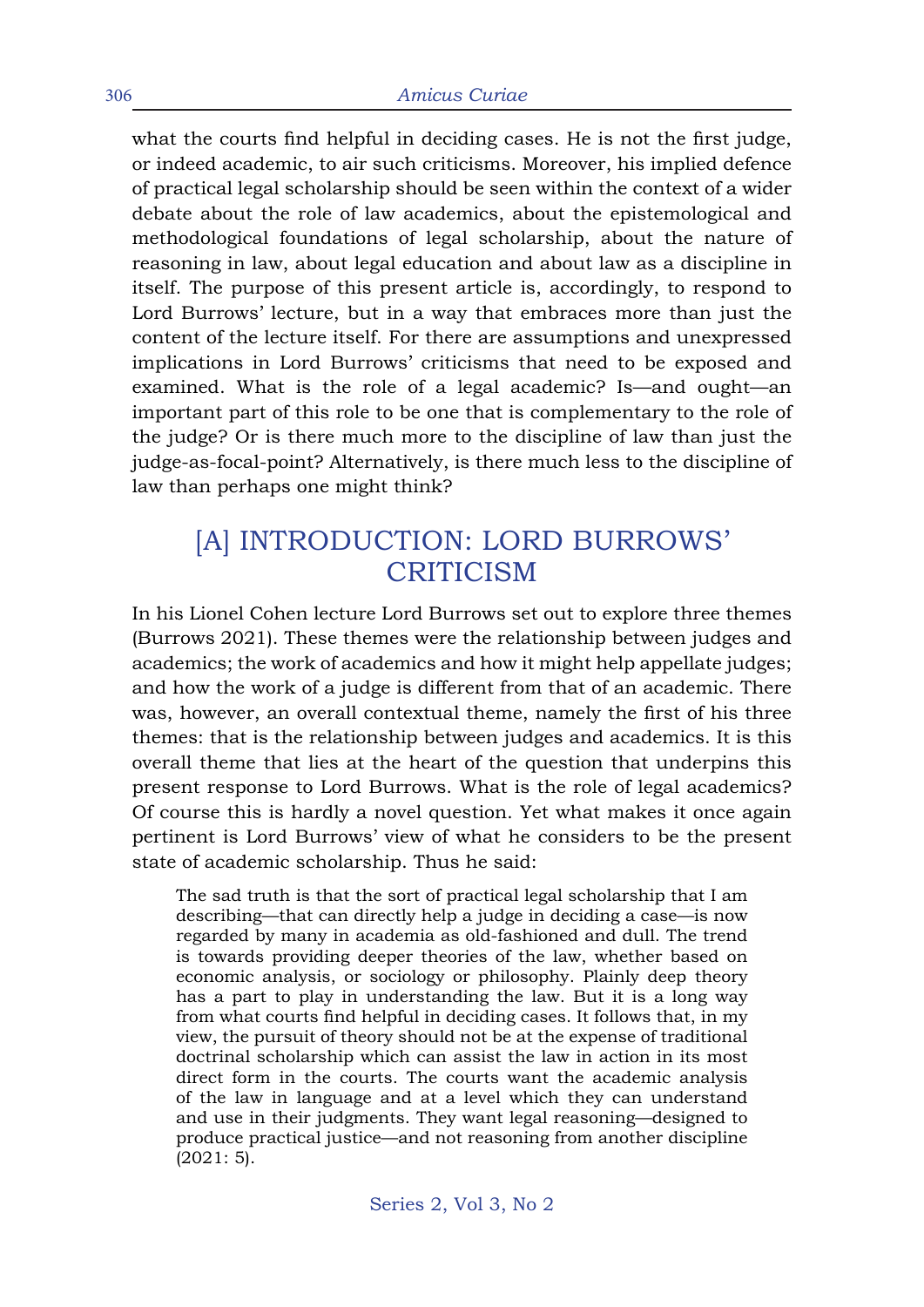There is, so to speak, much going on in this assertion. What is meant by 'practical legal scholarship'? What is meant by 'deep theory' (and does that mean that there are 'shallow theories')? *Is* the role of the legal academic to assist judges in deciding cases? What is meant by the dichotomy between 'legal reasoning' and 'reasoning from another discipline'? These are the sub-questions in need of some examination, although there are other issues as well that might well attract attention ('practical justice' for example).

However, before turning to these questions, it might be useful to recall an earlier lecture by Lord Burrows where he discussed the work of the late Sir Gunther Treitel (Burrows 2021a). This lecture is important because it developed in more depth his view of practical legal scholarship. It would be untrue to say that he had nothing but praise for Treitel's work—Lord Burrows discussed what he considered some of its shortcomings—but on the whole he had mostly admiration. In particular he noted:

His scholarship falls squarely within what one may describe as 'black letter law' or 'practical legal scholarship' (also often referred to as 'doctrinal legal scholarship'). It examines in great depth and detail what the judges have laid down in past cases and what precisely are the effect of statutes. His work engages hardly at all with other academic writing. And, in particular, he showed no interest in grand overarching theories, such as moral rights reasoning or economic analysis. Working out, and explaining as clearly and succinctly as possible, the sophisticated patterns of the common law were what inspired him. Perhaps not surprisingly therefore even his writing aimed at students appealed to practitioners and judges. Indeed, as successive editions of his textbook on Contract became longer and more detailed, it may be that judges and practitioners became his primary readership and admired his work the most (2021a: 7).

Lord Burrows also noted that Treitel's lack of interest in grand theory led him to stop lecturing at one particular American university. He quoted Treitel's own words on this matter:

[B]ecause at that time the Law and Economics movement held sway in the Law School there with an almost religious fervour; and my apostacy in that regard did not go down well with its high priests. … I began to be perturbed at the lack of tolerance which was increasingly evident in some leading American Law schools of failure to adhere to this or that theory which was perceived as being the only one in which academic discourse was to be conducted … I was also perturbed by the criticism, from adherents of such schools of thought, of so-called 'black letter law'. This concept seemed to me to be a sort of Aunt Sally—an invention of the critics which was easy enough to demolish but which bore no relation to reality. I had long been convinced that the common law was a highly sophisticated instrument which, in its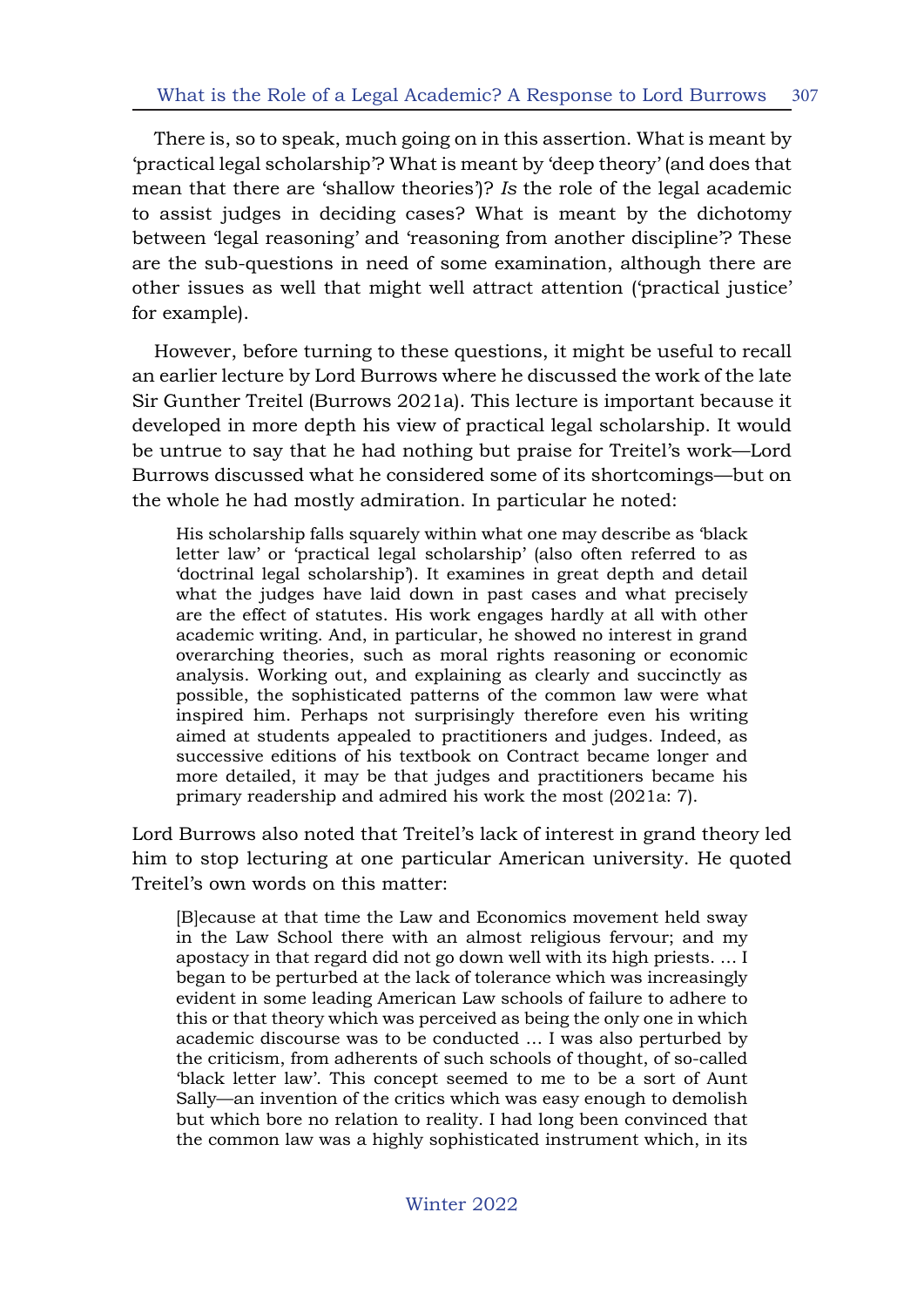practical application, was totally different from the 'black letter law' invented by such critics (2021a: 8-9; Treitel 2019: 168).

A further sub-question—or at least a question that is associated with the practical legal scholarship one—is, then, this notion of black-letter law (or practical or doctrinal legal scholarship). What is its status vis-à-vis other disciplines such as economics and (or) sociology? Is it somehow 'theoryless' and thus stands in opposition to 'grand theory'? Indeed is there a distinction to be made between 'theory' (or 'shallow theory') and 'grand theory'? What, equally, is its methodology? These sub-questions arise out of some of the observations and assertions made by Lord Burrows in his Cohen, and his Treitel, lectures.

## [B] ASSISTING THE COURTS

Lord Burrows early on in his Cohen lecture referred to the late Peter Birks who asserted 'the view that legal academia was a third branch of the legal profession alongside solicitors and barristers' (2021: 3). Birks had, during the final decade of the last century, instituted a series of seminars and publications on the role of the law schools and on the law curricula. On the former, Birks was of the view that there was a definitional connection between law schools and the courts since 'everything done in the law schools bears ultimately on decision making in the courts'. Indeed, he continued, a law school which professed to have no interest in decision making in the courts 'would have defined itself out of existence as a law school' (Birks 1996a: ix). In the same volume, the late Professor Gareth Jones also defended 'traditional legal scholarship' (Jones: 1996). This professor did, however, think that law schools should be pluralistic, but that 'traditionalists' should not have to apologize for their own scholarship.

Just what is traditional legal scholarship is in need of detailed examination. However, as such an examination has been carried out elsewhere and in some depth it will not be pursued here, save to say, in agreement perhaps with Treitel, that the reasoning models, schemes of intelligibility and range of acceptable arguments employed by common lawyers are more various and complex than one might at first think (see Samuel 2016; 2018). The problem, as will be seen, is the authority paradigm. For the moment, then, it might be useful to reflect on the question whether the role of a law school is primarily one of assisting the law courts.

There are several questions that might be considered here. Why might the courts need such help given that the common law seemed to develop and to operate over many centuries without any such assistance? Why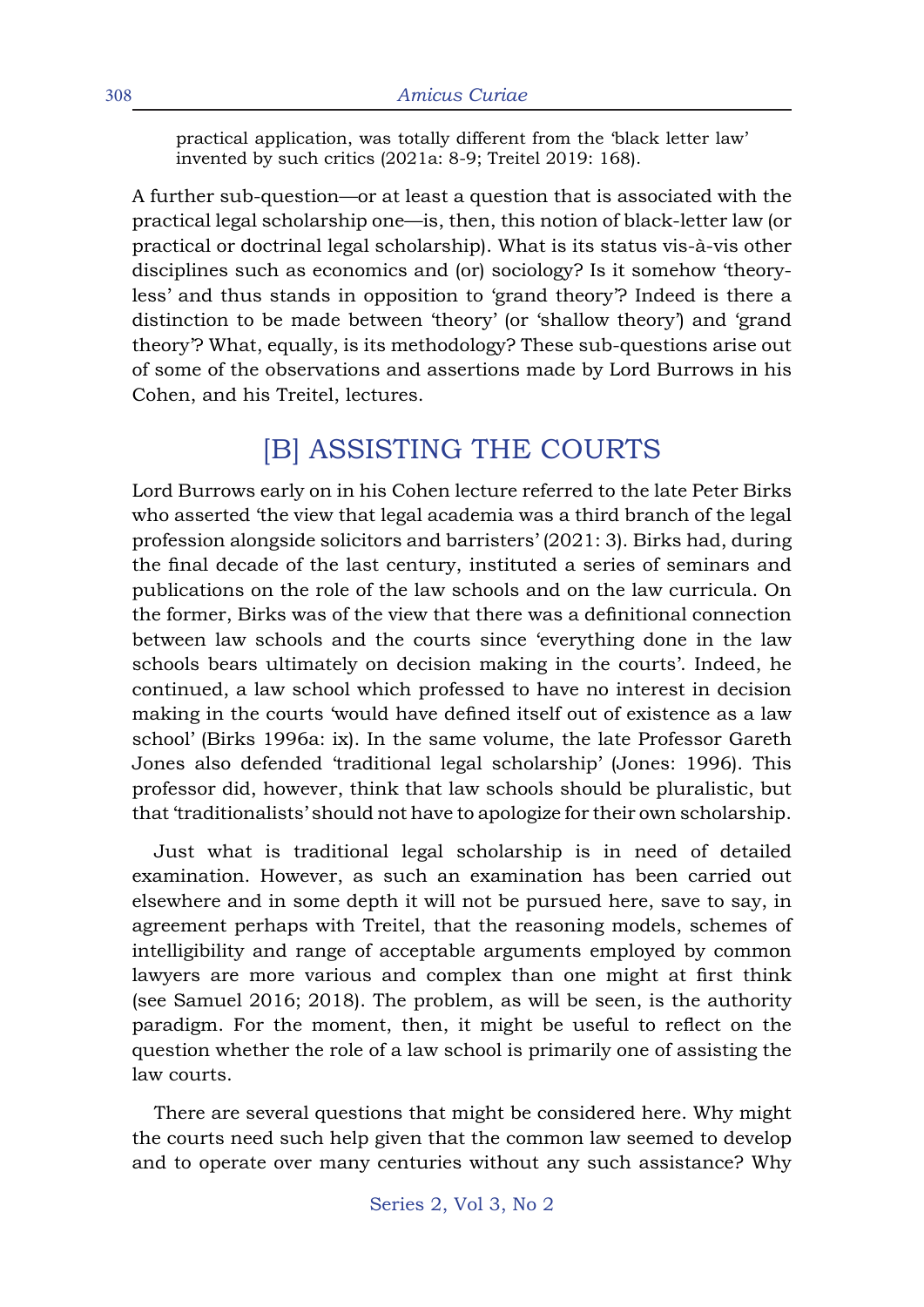should underpaid law academics (in relation to what many practitioners and even judges earn) be obliged to assist a profession which does not itself make any serious financial contribution to university legal education? Indeed it makes no serious financial contribution to the issue of access to justice with the result that few people can ever afford to go to court, or even consult a lawyer? Why should university academics provide free advice to highly paid barristers? Why should a university academic be under a duty to a particular sectional interest (judges and practitioners) rather than owing a general and overriding duty to the public at large with regard to the pursuit of knowledge and to higher education? Lord Burrows in his Cohen and Treitel lectures gives no consideration to these questions. Instead, what we get by nearly all those who assert a Birks, Gareth Jones and Burrows line, is reference to an article published 30 years ago by an American judge in which the judge laments a growing distinction between legal education and the legal profession as reflected in the (American) law journals (Edwards 1992). To quote Lord Burrows:

Unfortunately, the disjunction that Edwards described in the USA is in danger of also becoming an accurate description of the relationship between law schools and the courts in England and Wales. We are hovering on the brink. From what I have already said, it can be seen that this turnabout has been remarkably swift. From having had relatively little influence on the courts until the late 1960s, legal academia appears to have enjoyed a golden age of influence for some 40 years but now looks as if it may be intent on throwing away the baby with the bathwater by giving the impression that what goes on in the courts, as a matter of legal reasoning and argument, is rather too dull and straightforward for high academic minds (2021: 6).

There are, in fairness to Lord Burrows, several responses that one might offer in respect of the critical questions set out above. The first is historical. It may be that the common law was able to develop without the help of law faculties, but in the civil law tradition the history of universities in Europe is almost synonymous, in the medieval period at least, with the history of law teaching and juristic commentary. It was the doctors and the professors who were the primary source of the law—at least the law of the *ius commune*—in the sense that it was these teachers and professionals who interpreted the Roman law texts and whose commentaries on them made Roman law, as interpreted by them, the living law of Europe (Brundage 2008). In other words, if one takes a European rather than just an English view of legal knowledge that knowledge is historically very closely associated with professors, with jurists, more than judges (Van Caenegem 1987). Given that legal education in England and Wales was to come in for some pretty devastating criticism by a Parliamentary Commission, which reported in 1846, and which recommended that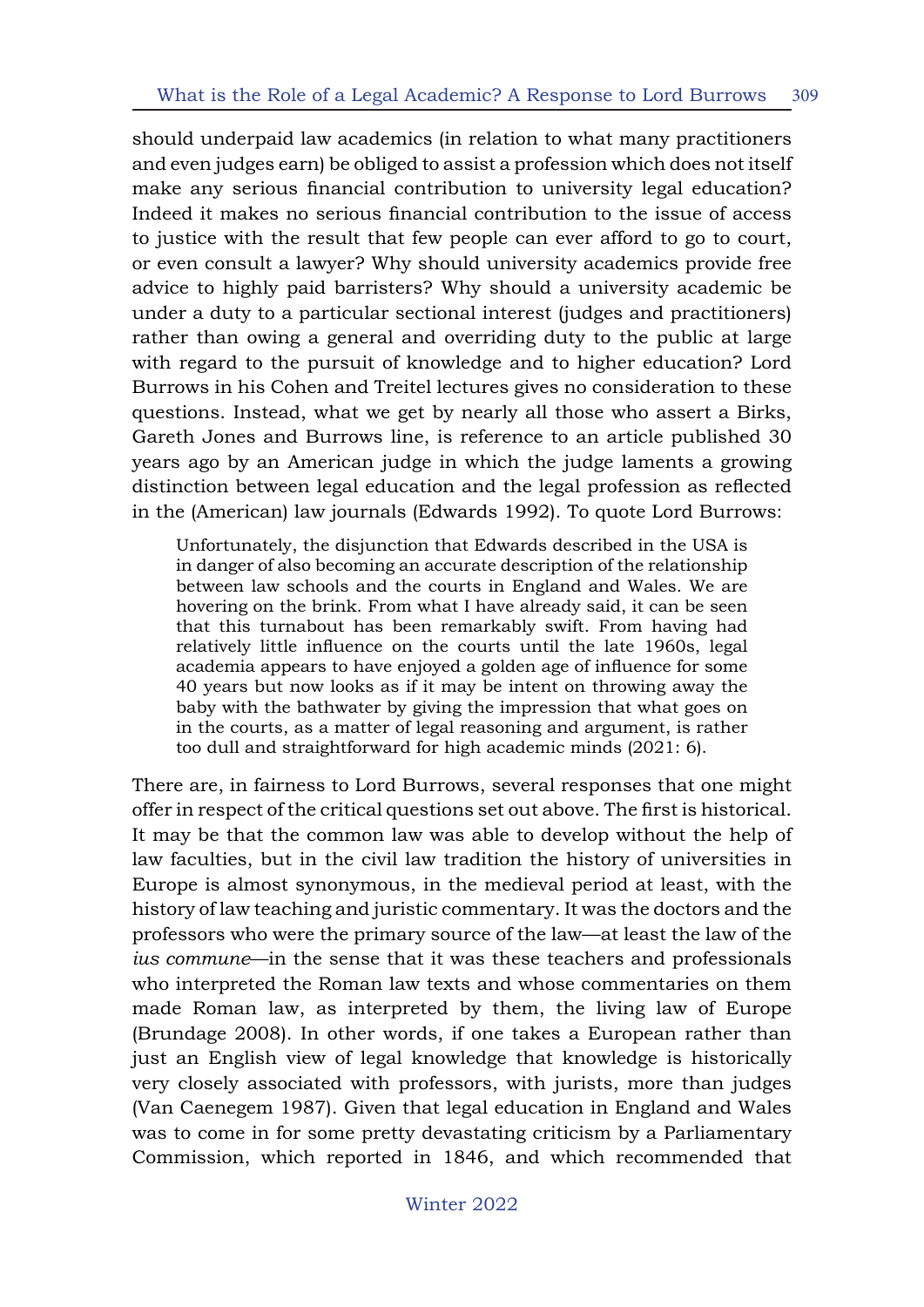England adopt a 'scientific' approach to legal knowledge (Parliamentary Select Committee on Legal Education 1846) , it could well be argued that the European model was one that came to find official favour in England and Wales (see also Stein 1980: 78-92). Put another way, law in practice, as well as in books, needs its jurists. Against this argument, however, is the fact—as indeed recounted by Lord Burrows in his Cohen lecture—that judges never appeared to welcome this juristic input until the end of the last century. Some judges and practitioners were—and some still are—of the view that a law degree was (is) a waste of time and that law academics themselves are, at least if Megarry J was to be believed (as recounted by Lord Burrows), of rather feeble character (2021: 2). No doubt Megarry had in mind the robust character of a judge such as Lawton LJ, who had in his earlier days had been an admirer of Sir Oswald Mosely and whose tolerant views were sometimes displayed in his quoted remarks.

Another response is what might be termed an epistemological one. This is a response that sees legal knowledge as being a matter of rules and principles with the role of the appellate judge being twofold. He or she is to apply rules to particular factual situations while at the same time trying to develop a principled approach; and it is in this role that the judge could do with serious help. This is one of the key justifications employed by Lord Burrows. As he explained:

In understanding the complementary role that academics and judges play, it is clear that, crucially, the writings of academics can help to place a particular dispute into a larger context and can thereby assist the proper judicial development of principle. Practitioners and judges, by training, have had to deal with cases by spending a great deal of time focussing on the facts. In contrast, academics generally take the facts as a given and are primarily interested in the law and its application to the given facts (2021: 4-5).

And he continued:

The academic therefore approaches a case not bottom-up from the facts but top-down from the law. In simple terms, what the academic can bring to the appellate judge is the big picture of the law. He or she can provide the judge with how it is that the particular case fits or may fit within the larger coherent whole that comprises the common law. The academic is also well-placed to explain relevant policies and to offer critiques of past decisions (2021: 5).

This may be a justification that has some resonance, at least with some academics (Cownie 2004: 197-199). Yet there are a number of epistemological assumptions that other academics might find debatable.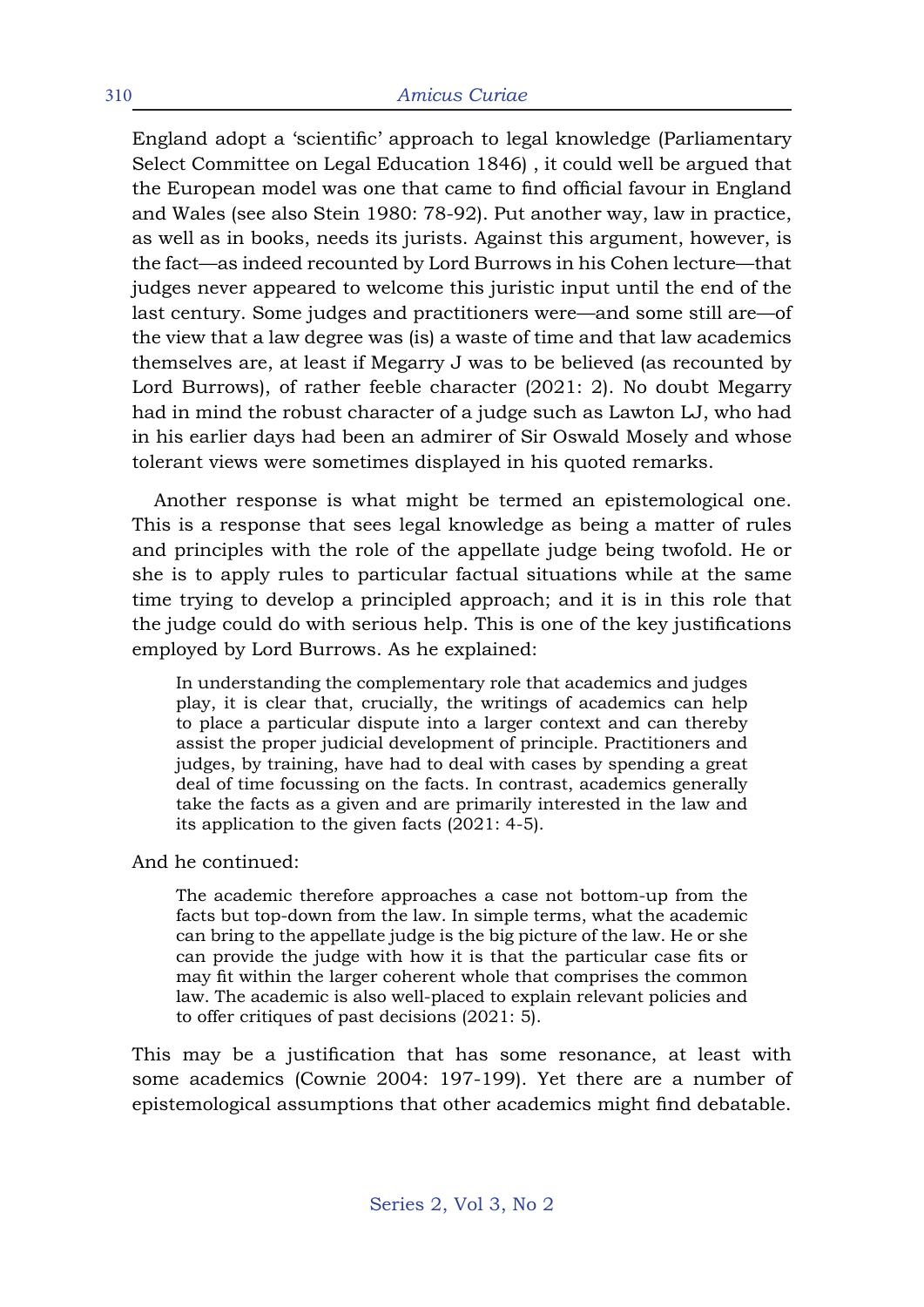# [C] LEGAL ONTOLOGY

Is knowledge of law a matter of knowing rules and principles? One of the benefits of studying Roman law, which was once a core element in the university law curriculum, is that such an epistemological thesis is not that easy to apply to apply to the *Corpus Iuris Civilis*. That rules (*regulae*) and principles (*regulae iuris*) were a feature of the law cannot be doubted (Stein: 1966). Yet, equally, it cannot be doubted, either, that there was more to legal knowledge than just rules and principles. Indeed, the jurist Paulus specifically disclaimed rules as a source of legal knowledge; they are simply brief summaries (Dig 50.17.1). The notion that legal knowledge is knowledge of rules and principles is a much later idea associated with the jurists such as Jean Domat (1625–1696) and Joham Heineccius (1681–1741), although the roots are to be found in the work of the Post-Glossators (see generally Gordley 2013). Knowledge of law was as much about factual situations and their resonance in legal thinking as about learning a set of normative propositions. The Roman jurists were not top-down operators. They could certainly see the bigger picture as their *institutiones* demonstrate, but they equally operated within sets of facts using their concepts as a means of organizing a social reality so that they conformed with their legal reality (see further Samuel 2018: 33-56; Schiavone 2017).

Another assumption is this. Is knowledge of law a matter of fit and coherence? Such notions—fit and coherence—imply that there is something 'out there' which is separate from the mind of those observing it. Yet this assumption is not as solid as it might traditionally appear. What is supposedly 'out there' can only be accessed by the mind which in turn means that anyone attempting to describe the law is actually, at the same time, writing it (Forray & Pimont 2017). Each subjective description is nothing more than a subjective interpretation of what is supposedly 'out there'. There are of course solid texts. Is there a text in English law dealing with the restitutionary issues arising out of a frustrated contract? Here one can say there is something 'out there', that is to say the printed Act of Parliament (Law Reform (Frustrated Contracts) Act 1943). But its words are meaningless until processed and interpreted by a subjective mind and such an interpretation is something that lodges only in the subjective mind. Now one might of course argue that with regard to a particular text a majority of lawyers—the 'view of the profession'—all agree on the same interpretation and thus, one might conclude, there is an objective, 'out there' interpretation. Yet care must be taken here. One could point to a church full of people and declare that they all subjectively believe in the existence of the same God. However, this does not mean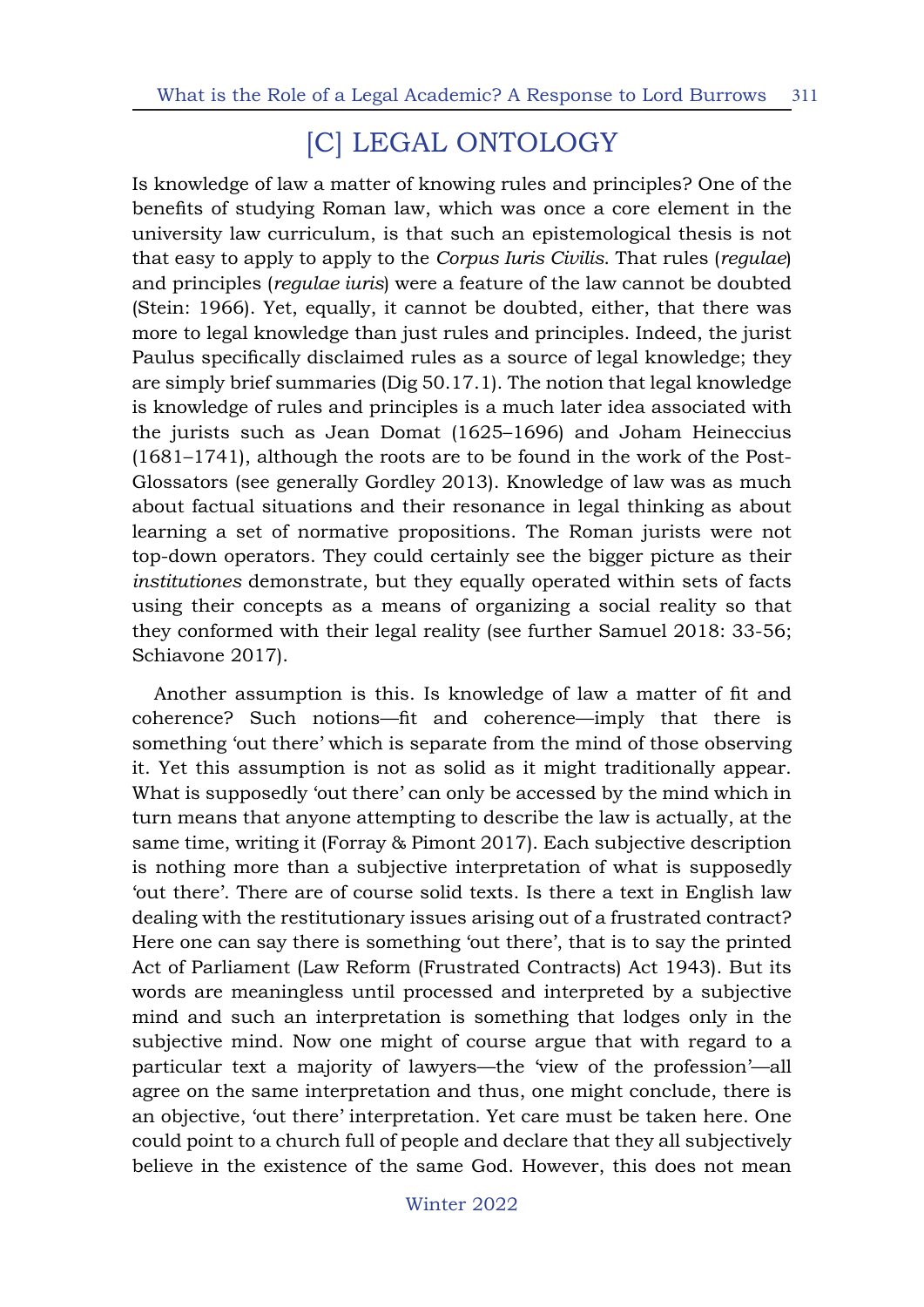that God is objectively 'out there'. Fit and coherence are, then, simply notions used seemingly to organize something 'out there' which in reality is only out there as a mass of texts full of words. It is more subjective as a so-called science than astrology, this latter at least having an objective universe whose movements and conjunctions are observable (even if the observations derived from these movements are drivel).

Fit and coherence can, accordingly, be seen as a 'map' trying to make sense of a 'territory' (Mathieu 2014). The problem is that there is no territory; there is only the map. Black-letter law textbooks are nothing more than maps trying to chart a territory that is defined not in itself but by the map. The late Tony Weir—someone who admittedly detested 'grand theory' (1992: 1616)—came very close to recognizing this when he announced that 'tort' is what is in the 'tort textbooks' and that the only thing holding tort together is the binding of the book (Weir 2006: ix). Three centuries before the publication of Weir's book there was no tort. There were cases that subjectively—that is to say in the minds of a group of later lawyers and jurists in awe of Roman law learning—came to be regarded as 'tort' but that is all (see generally Ibbetson 1999). Tort is just an invented map of a territory that tomorrow could be charted by a totally different map which of course would result in a completely different territory. Again, astrology, as has been seen, has a firmer base in that the map—as ludicrous as it may be—at least has an objective territory, namely the stars and the planetary system.

Two immediate questions arise. Cannot judgments be seen as an objective territory to be mapped? And, anyway, does it matter whether or not law is 'out there'? With regard to the first question, Lord Burrows quotes from Professor Jane Stapleton:

A core feature of this type of [doctrinal] scholarship is that it takes the judicial role very seriously. It places at centre stage what judges do, how they understand their role, the reasons they give in justification of their decisions, and the vital constitutional responsibility they bear to identify and articulate developments in the common law. … It is because of its tight focus on judicial reasoning that reflexive tort scholarship is so well placed to assist judges, and indeed to collaborate with them in the process of the identification and articulation of the common law … [T]his is at least as thrilling a prospect for a young legal scholar as any offered by grand … theories (2021: 6; Stapleton 2021: xvii).

That the judicial role should be taken seriously, few would doubt given the vital constitutional role that judges hold. They are very valid subjects of research. Yet doctrinal legal scholarship often only permits a certain kind of research. Thus the moment an Oxford undergraduate analyses a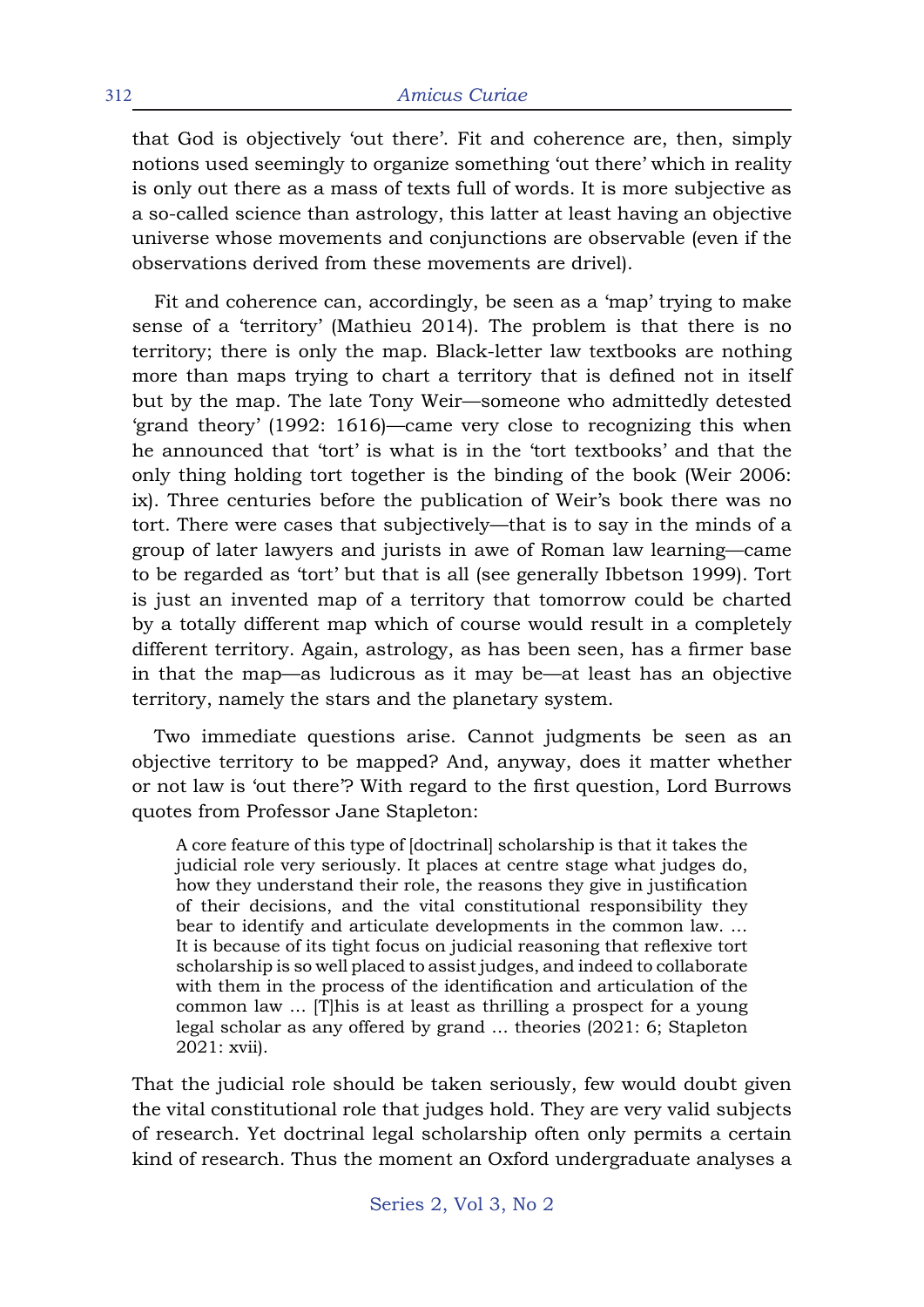string of precedents in terms of a sociological and (or) political programme of research—she analyses the cases in terms of the judges' social and educational backgrounds or she treats all judges as expounding a political theory—the student is putting at risk her exam mark. She might have an extraordinarily good knowledge of the social science literature devoted to judges and their empirical role in society, yet this could well count for nothing. She might have an extensive knowledge of a range of cases and judgments dealing with causation in law, but if she argues that most of the judicial reasoning is little more than Latin-infested twaddle and what really seems to decide cases are the social, political and (or) economic ideologies of the judiciary she might well fail (one has to discuss notions such as 'but for' or 'last opportunity'). If she discusses carefully, and on the basis of a solid feminist academic literature, the misogyny in play in the judgments in the case of *Miller v Jackson* (1977) or she focuses on the right-wing political and economic ideology seemingly approved by Lord Reed in the case of *R v Secretary for Work and Pensions* (2018: paragraph 66) she might well fail. This is not 'legal science', she might be told.

The second immediate question is this: does any of this matter? Arguably it does because fit and coherence are fictional devices. In saying this one is not intending a pejorative comment. Fiction is used here in the sense attributed to it by Hans Vaihinger who argued that all concepts in all the sciences are nothing but fictional devices whose value is to be judged only by their pragmatic utility (1924; and see Bouriau 2013). If Vaihinger is right, and that what is really in play is that doctrinal lawyers are acting 'as if' legal notions and concepts are true, then the only way in which they can be epistemologically validated is through pragmatic functionalism (otherwise law is difficult to distinguish from other fictional systems such as astrology). Are fit and coherence useful 'as if' notions? Much of course depends on the constructed model within which fit and coherence are to be assessed. In the civil law tradition this model, as Alan Watson has shown, is the institutional model as set out in the *Institutes of Justinian*; it was this model that got received into modern Europe (Watson 1994). In the nineteenth century it even influenced aspects of the common law, although the complete model itself can be made to fit the common law, if at all, only with great difficulty (Hackney 1997). The taxonomy of this model is too well-known to need repeating here, but the categories that have been adopted into the common law—contract, delict (tort), property and public law—are far more ambiguous than textbooks might like one to think. Are they repositories for rules, for principles, for rights, for duties, for remedies, for interests or for some other ontological focal point?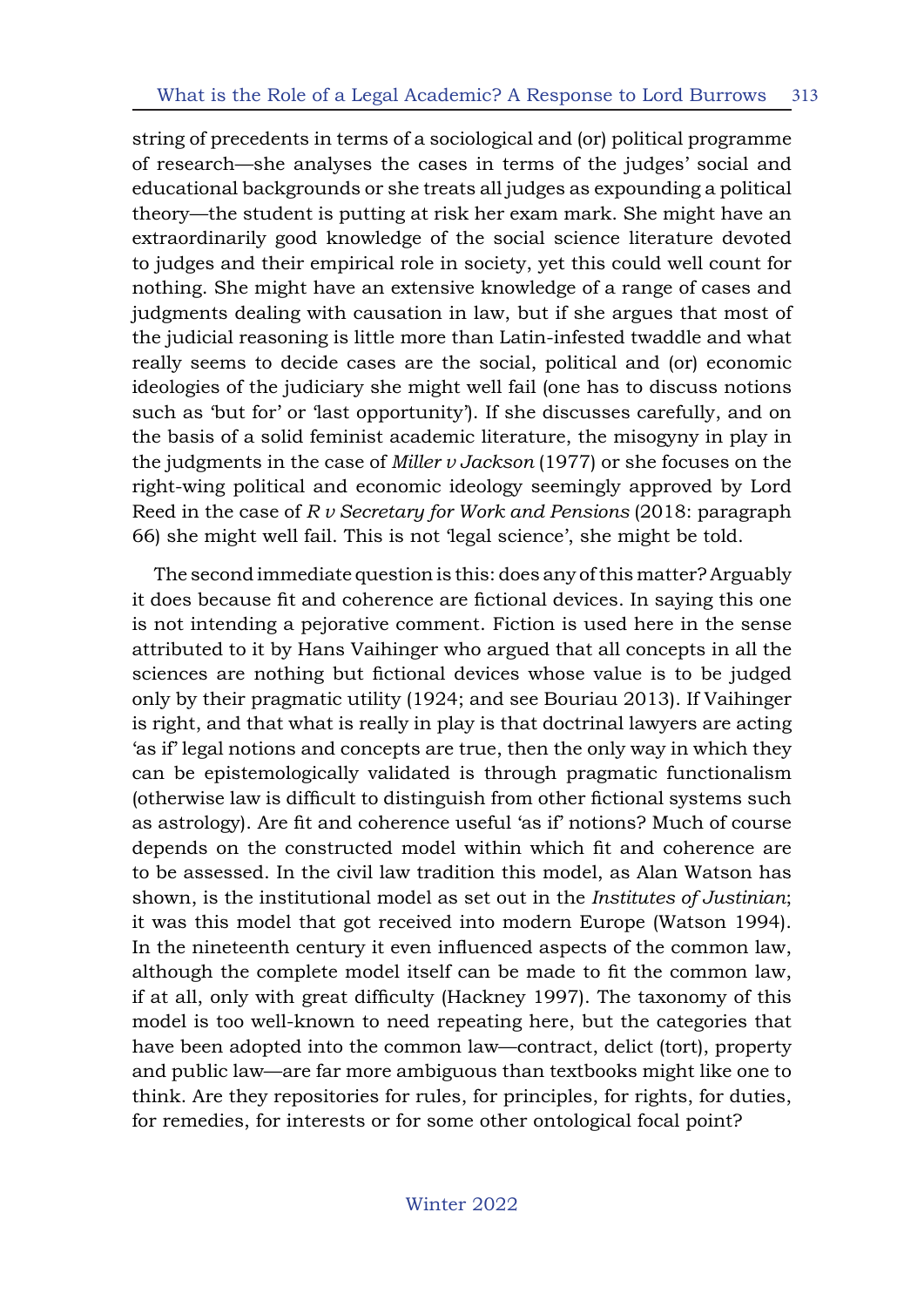## [D] THE CASE OF THE DEFECTIVE SWIMMING POOL

This question is important because each focal point can act as the basis for a 'theory'. C (a very tall man) contracts with D for the latter to construct a swimming pool for an agreed price in C's garden, the contract stipulating that the pool must be of a certain depth; on completion the pool is found to be nine inches short of the required depth. Does C have to pay for the pool? Can C claim damages for breach of contract and, if so, for what amount? How does the doctrinal lawyer approach these questions in terms of fit and coherence? The first approach is to focus on the textbook rules. One rule states this: a failure to conform to the stipulation amounts to a non-performance of the contract and in such a case the contracting party does not have to pay until there is full performance. However, there is another rule which states that where there is a substantial performance of the contract the contractor has to pay the contract price less an amount which represents the shortfall in performance. Yet another rule states that where there is a breach of contract the party in breach is liable in damages and that the amount of damages must be such so as to place the contractor in the position he would have been in had the contract been properly performed. Now this non-performance rule gives rise to a factual question. Has there been substantial performance? One difficulty here is that to make the pool conform to the stipulated depth it would have to be completely rebuilt from scratch so to speak. One cannot return with a few shovels and dig a bit deeper. So how is performance to be gauged? One could talk, as judges often do, in terms of reasonableness. Yet is a contractual item that does not conform to the contract a reasonable contractual item? If viewed in terms of the contract model (fit 1) it cannot be so by definition, for it is the contract that defines reasonableness. However, if one abandons the contract model and applies a definition using a model of assessment outside of the contractual one (fit 2), then it becomes possible to redefine the facts themselves.

As a result of this ambiguity, C might decide not to pursue the nonperformance route given the clear alternative rule about damages (fit 3). There is a definite breach of contract and so, logically it would seem, he is entitled to an amount of money that will equip him to have a pool of the stipulated depth; in other words he is claiming damages that would amount more or less to the original contract price. The consequence of focusing on the rule, then, is that C has to pay D but D has to repay the money as damages. This solution is, seemingly, one that 'fits' a rule model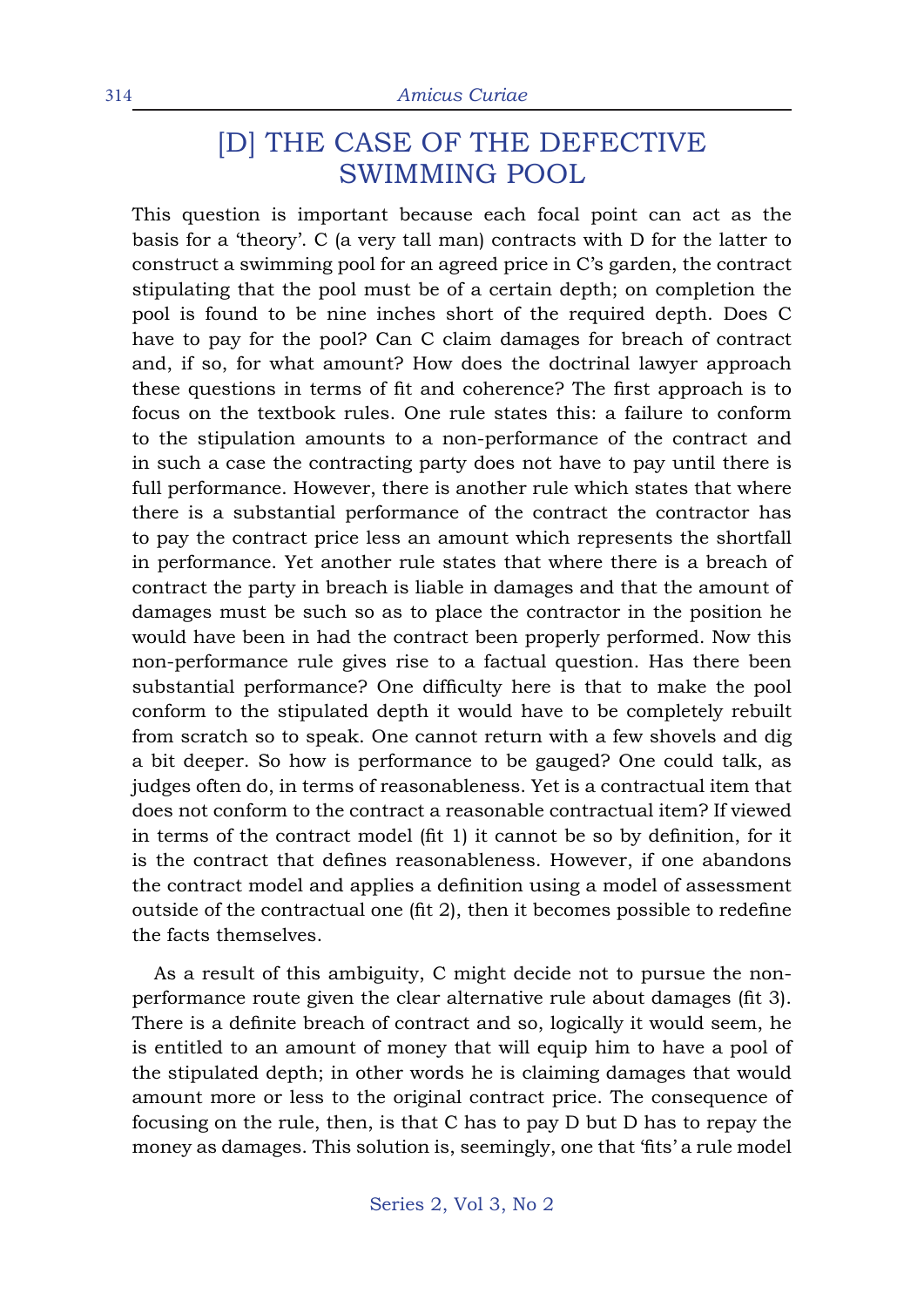that is 'coherent' in its relationship between the measure of damages and the breach of a contractual term. C is advised, on the basis of this logic, by his lawyers to go to court and to claim damages. This he does, but he only gets a small fraction of the damages claimed and is landed with costs which, because the case has travelled all the way up to the top court, are enormous (*Ruxley Electronics Ltd v Forsyth* (1996)). He finds himself bankrupt, with no pool and no home and possibly no family. Well, one might say, so much for clear rules; so much for fit; and so much for coherence.

Why has C found himself in this position? The first reason is the finding of fact by the trial judge: C had received a 'reasonable' pool. But let us test this finding. Imagine that when the pool is completed C is unaware that the depth is less than the one stipulated in the contract. He dives into the pool and his head strikes the bottom so hard that he ends up paralysed for life. Expert evidence indicates that had the pool been nine inches deeper, C would have possibly hit his head but not in a way that would end with a catastrophic injury. Viewed in this light, can it really be said that the pool is reasonable? Would not the breach of contract be the cause of the catastrophic injury? The response might be that this is a hypothetical situation and that the actual case must be viewed within its own facts and with regard to the remedy being claimed. It is, it might be argued, unreasonable that C should have a reasonable pool for which he pays nothing. Indeed, if he pays nothing, then it is the constructor that might find itself bankrupt. So, as against the two parties, is it better from a remedies viewpoint that the consumer rather than the supplier is the one who goes bankrupt despite the clear breach of contract by the constructor? Against this question, the doctrinal lawyer will probably point out that the breach has not been ignored. C has been awarded some damages for his disappointment for not getting the pool for which he contracted (*Ruxley Electronics Ltd v Forsyth* (1996)). In other words there has been a subtle shift from the swimming pool to the mind of C; it is not the non-conforming pool that is the damage but the mental expectation of the consumer which has been harmed. In short the judges have moved from one fit-and-coherence model (rules) to another model (remedies) which permits them to see the whole of the case as one of reasonableness. Model-shifting allows courts to do what they wish. So much for doctrinal law and its fit and coherence.

Now it must be stressed that in itself there is not necessarily anything wrong with this model flexibility. What surely matters, from a Vaihinger epistemological viewpoint, is the result and what that result means in terms of its social, economic and (or) political consequences. So, why did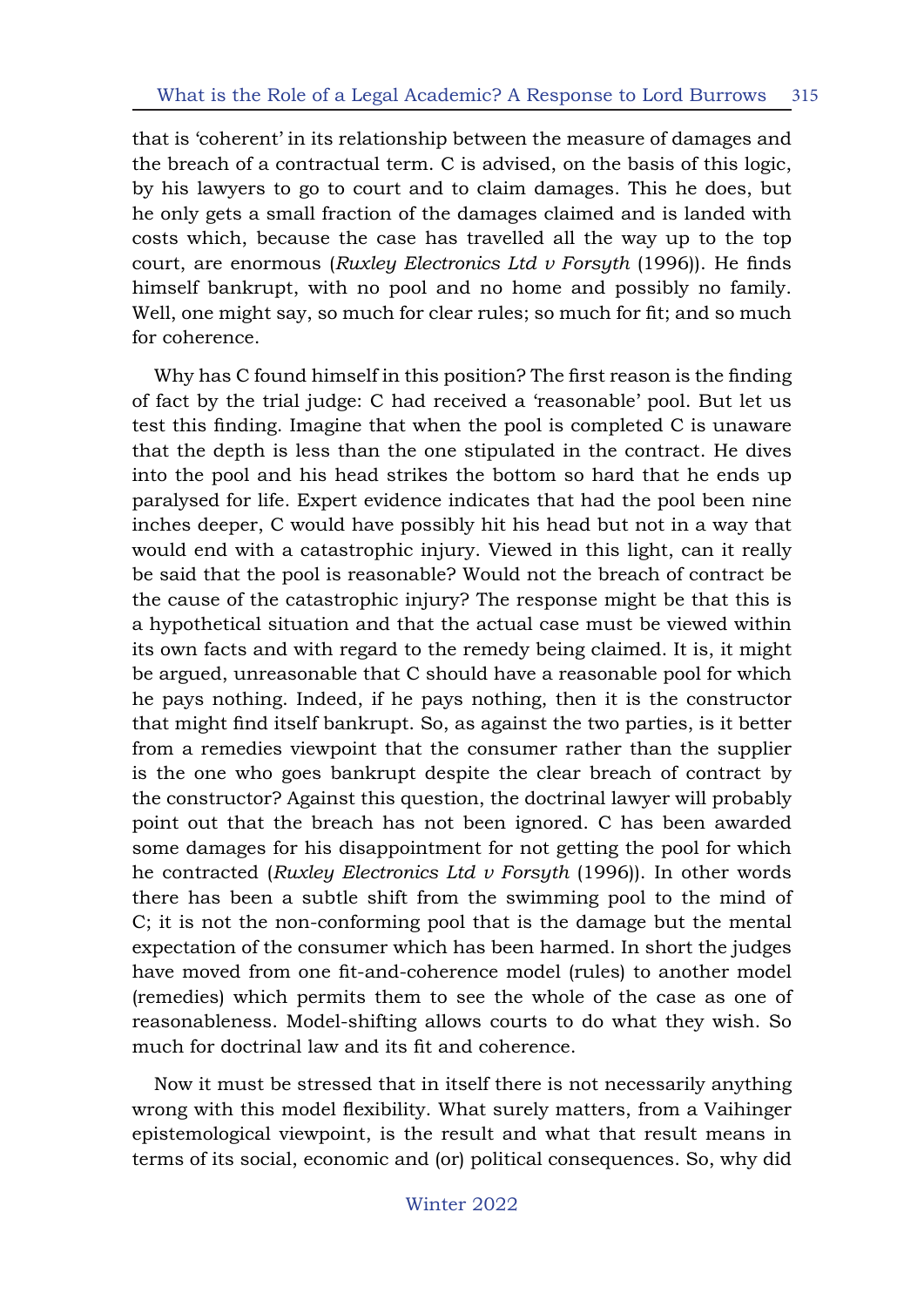the judges decide for D rather than C? Simply focusing on the formal fit-and-coherence model might well be enough for some law academics, but it hardly tells the world very much in terms of knowledge. One might just as well focus on an astrological model and its fit-and-coherence characteristics. No doubt the academic lawyer can contribute something or other to this modelling. A comparative lawyer might write an article claiming that the swimming pool case is best seen from a rights model perspective; C had a right to a new pool but to enforce the right would have been unreasonable. It would have been an abuse of a right. Yet this does not really get one much further in terms of social science knowledge. In fact it begs a question. If the consumer in the swimming pool case was being unreasonable in enforcing his contractual right, why did the court find it reasonable in another case that a contractor could enforce what was clearly an abusive and absurd term in a leasehold contract (*Arnold v Britton* (2015: 36)? One law for the consumer and another for the commercial firm one might say.

One might add that the case illustrates how the individualistic model is inadequate because one important issue that is in play is the general consumer interest. Does this case advance the consumer interest or the commercial interest of suppliers? The doctrinal lawyer can of course point out this interest conflict, but how much further in this analysis can she go? As will be seen, one comes up against the authority paradigm which, for the doctrinal lawyer working within this paradigm, will mean that the investigation has to stop short of any ideological investigation as to why a particular group of men chose to favour the commercial corporation and not it would seem a very competent one at that—over the individual consumer. The truth is that all this fit-and-coherence formal modelling is a smokescreen for something else that is going on. And it is this something else that is likely to attract those academic lawyers who see only a limited knowledge exercise in playing formalistic reasoning games. This is one reason, perhaps, why a proportion of those in law schools are moving away from traditional black-letter work.

## [E] REALISM VERSUS FORMALISM

One way the doctrinal jurist can dismiss this critique is simply to write it off as realism—the 'jurisprudence of despair' as one Oxford law professor has described it (Häcker 2019: 61). The primary culprit here, at least for the late Peter Birks, was Jerome Frank (Birks 1996b: 4). This jurist and lawyer—he had a serious legal career—is best known for his particular view of realism, that of 'skepticism'. There were, he said, two groups: the rule skeptics and the fact skeptics. Frank himself focused on fact skepticism

Series 2, Vol 3, No 2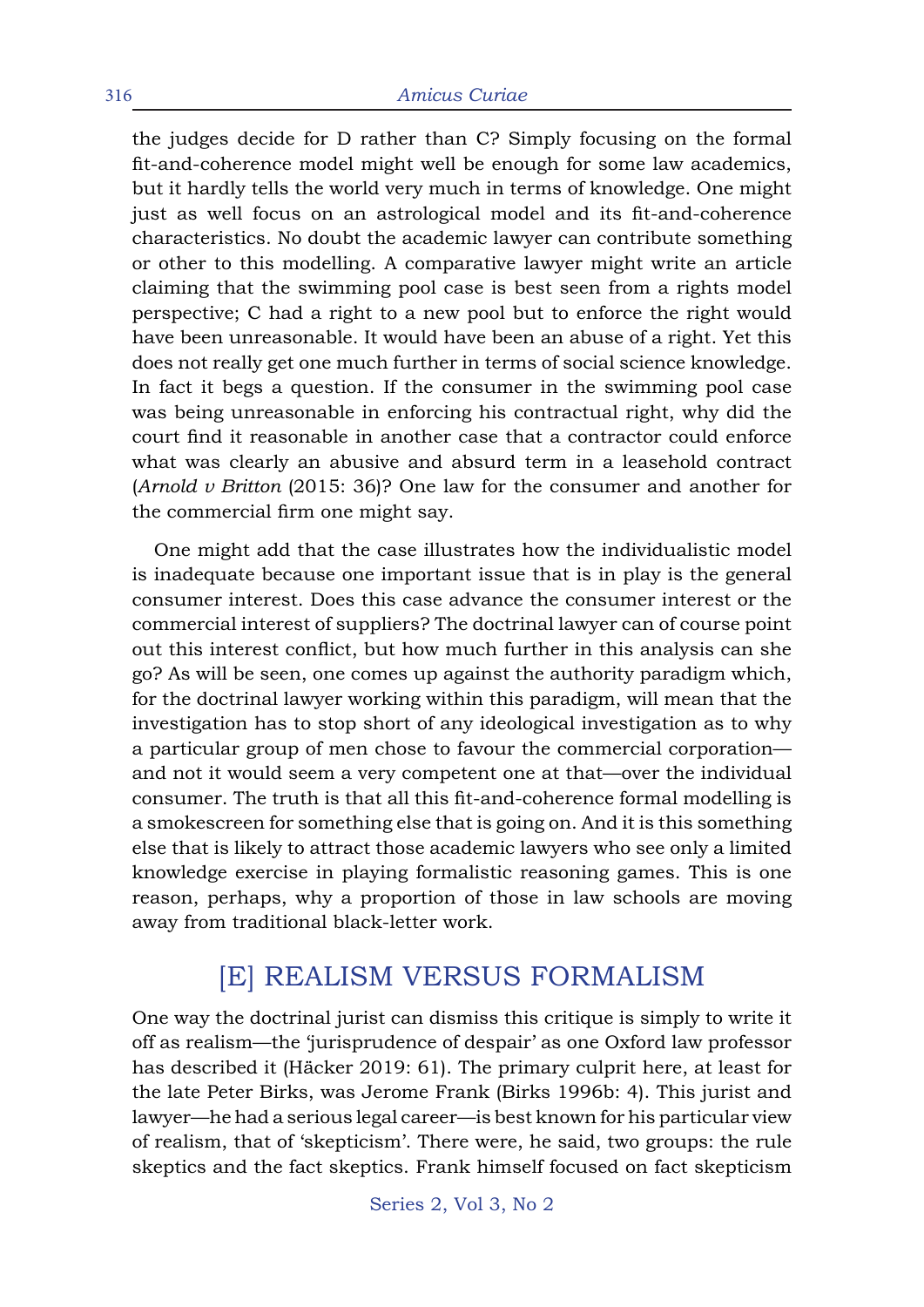and argued that the 'chief obstacle to prophesying a trial court decision is, then, the instability, thanks to inscrutable factors, to foresee what a particular trial judge or jury will believe to be the facts' (Frank 1949: xi). He argued that 'the major cause of legal uncertainty is fact uncertainty the unknowability, before the decision, of what the trial court will "find" as the facts, and the unknowability after the decision of the way in which it "found" those facts'. If one returns to the finding of the trial judge in the swimming pool case, it is extremely difficult to escape Frank's words: the finding of 'fact' that the swimming pool was 'reasonable' was surely one element that contributed to the final outcome of the case. And what of the judges themselves? Frank also had something to say on this. 'What', he said, 'are the stimuli which make a judge feel that he should try to justify one conclusion rather than another?' (1949: 104) Certainly, he conceded, the rules and principles of law are one such stimuli. 'But', he continued, 'there are many others, concealed or unrevealed, not frequently considered in discussions of the character or nature of law.' (1949: 104-105) Interestingly, while he noted that reflection by any openminded person would lead to an appreciation that political, economic and moral prejudices must be operating in the mind of the judge, these categories, he said, are too gross, too crude and too wide (1949: 105). There are multitudinous other hidden factors in play, 'depending often on peculiarly individual traits of the persons whose inferences and opinions are to be explained' (1949: 106).

These hidden factors have been discussed by others over the decades and will not be revisited, as such, here. But to describe Frank's social science analysis of judge and jury as the jurisprudence of despair would surely give rise to a certain puzzlement on the part of academics from outside law. Indeed it would be odd if professional lawyers did not on occasions take into account some of these hidden factors when deciding whether or not to take a case to an appellate court. So what encourages an Oxford academic to make such a remark about Frank? There are two possibilities worth examining in a little more detail, although this is by no means to assert that there are not other possibilities worthy of attention.

The first possibility is the authority paradigm. This is a paradigm, which has been discussed elsewhere, that applies to texts that in themselves have a complete authority which cannot be questioned (Samuel 2009). In religious studies one thinks of the Bible or the Qur'an where these texts have for their scholars an absolute authority. The same authority applies to official legal texts, primarily legislation, but also judgments rendered in particular by the appellate courts. These texts can be criticized in terms of their style, scope, understanding and application of the law and so on,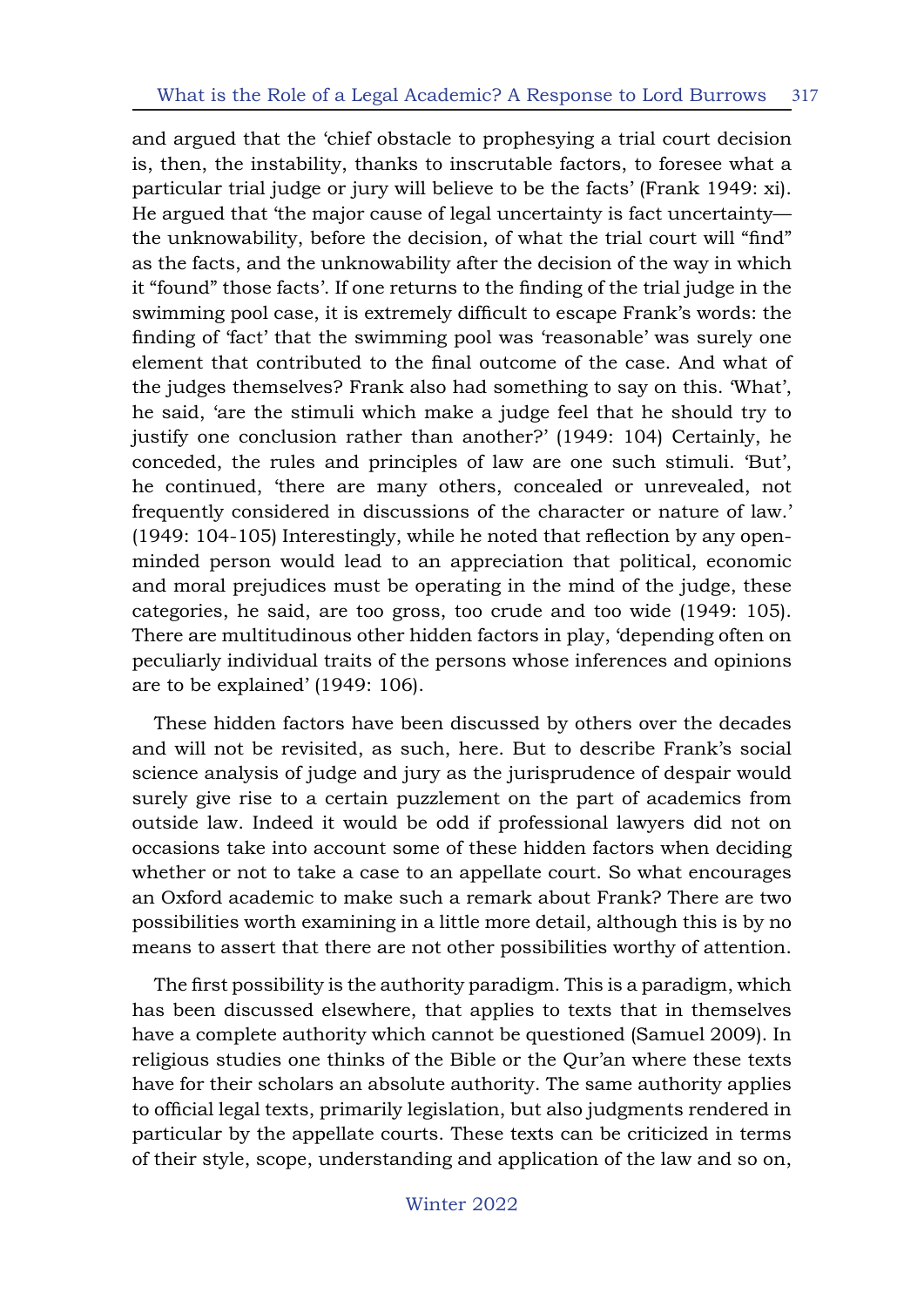but they can never be dismissed. Moreover the paradigm places limits on the nature of criticism permitted to commentators on official legal texts. Arguments considered *ad hominium* would not be acceptable to doctrinal jurists operating within the authority paradigm, nor would criticisms that attacked the integrity of the judiciary, although things might be different if a judge clearly made a case his or her own (as the Roman lawyers used to say). Even sociological arguments have been criticized by the judiciary as unhelpful. For example Lord Goff (a judge much admired by Lord Burrows) said in one case that after he had consulted the relevant academic writing:

I feel driven to say that I found in the academic works which I consulted little more than an assertion of the desirability of extending the right of recovery in the manner favoured by the Court of Appeal in the present case. I have to say (though I say it in no spirit of criticism, because I know full well the limits within which writers of textbooks on major subjects must work) that I have found no analysis of the problem; and in circumstances such as this, a crumb of analysis is worth a loaf of opinion. Some writers have uncritically commended the decision of the Court of Appeal in *Khorasandjian v Bush* [1993] QB 727, without reference to the misunderstanding in *Motherwell v Motherwell*, 73 DLR (3d) 62, on which the Court of Appeal relied, or consideration of the undesirability of making a fundamental change to the tort of private nuisance to provide a partial remedy in cases of individual harassment. For these and other reasons, I did not, with all respect, find the stream of academic authority referred to by my noble and learned friend to be of assistance in the present case (*Hunter v Canary Wharf Ltd* (1997): 694).

One wonders whether those academics who wrote commentaries on *Khorasandjian* felt rather surprised by Lord Goff's comment since the decision itself seemed obviously the right one from a functional analysis. Indeed, in the same case, Lord Cooke appeared both to accept this justice view and to cast doubt on the kind of 'analysis' that so appealed to Lord Goff. As Lord Cooke said:

In logic more than one answer can be given. Logically it is possible to say that the right to sue for interference with the amenities of a home should be confined to those with proprietary interests and licensees with exclusive possession. No less logically the right can be accorded to all who live in the home. Which test should be adopted, that is to say which should be the governing principle, is a question of the policy of the law. It is a question not capable of being answered by analysis alone. All that analysis can do is expose the alternatives (*Hunter v Canary Wharf Ltd* (1997): 717).

One might think that Lord Cooke's comment is reasonable enough. Yet for some academics it would, it seems, be verging on the kind of heresy to be found in the pages of Jerome Frank's book. Thus in his examination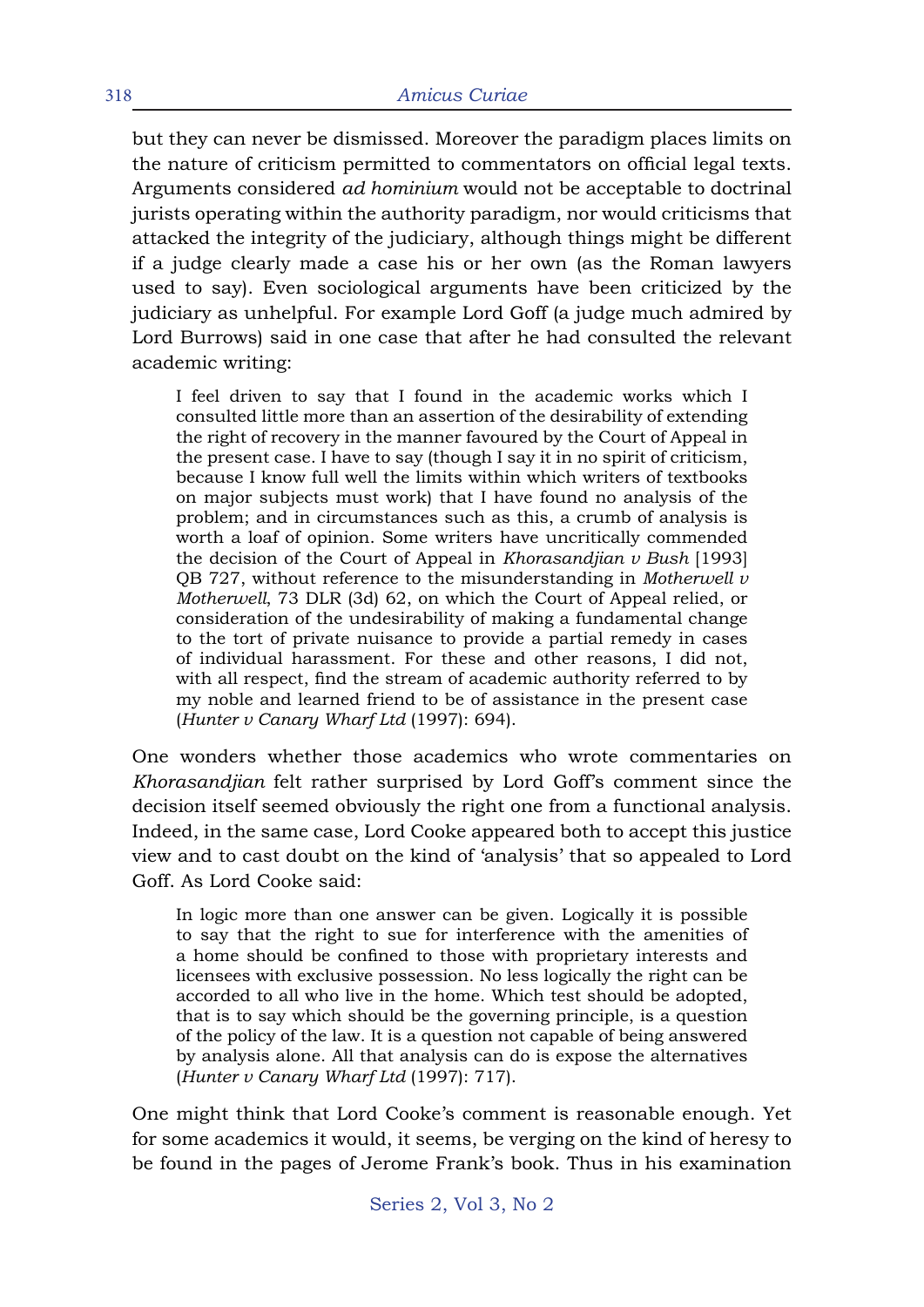of philosophical foundations of doctrinal scholarship, Dan Priel describes a certain type of doctrinal scholar—one he calls a conceptualist—as being 'hostile to discretion' and who thinks 'of policy (and politics) as the antithesis of Law' (Priel 2019: 171). Priel himself soon disposes of this conceptualist thesis for the nonsense that it is, but at the beginning of his chapter he makes an interesting observation about doctrinal scholars in general:

They see themselves as 'practical' scholars who aim to help the courts reach better decisions, and they do that by a careful reading of the cases seeking to derive from them a coherent set of rules and principles already found in them, a task for which there is no need for any serious knowledge of history, economics, psychology, or philosophy (2019: 165).

This is interesting not just because he supports this statement with a reference both to Andrew (now Lord) Burrows and to Gareth Jones' defence of traditional legal scholarship but also because the doctrinalists are united by a fundamental idea, namely 'that law is in some important sense autonomous from other disciplines' which 'makes appeal to other disciplines at best unnecessary and possibly confusing' (2019: 166-167; see also Burrows 1998: 113; Jones 1996). There is, in other words, a common enemy: 'interdisciplinary approaches to the study of law' (Priel: 2019: 167).'

This leads us to the second possibility behind the remark that Frank represents the jurisprudence of despair. Frank and his Realist colleagues threaten the formalist and independent nature of law. As Priel puts it, 'other approaches, perspectives or disciplines may provide observations *about* law (that it tends to contribute economic growth, that it favours the rich and powerful), but they cannot contribute to the study *of* law' (2019: 167). Again Priel is able without much difficulty to dispose of this Kantian-based idea that law is, and should remain, isolated from other disciplines. 'Truths about the world', he rightly points out, 'are not themselves "legal", "chemical", "economic", or "psychological": these are human categories imposed upon reality that itself does not contain them' (2019: 180). This imposition means that disciplines are also a matter of consensus; it is a question of social choice. In order to understand this choice it is equally important to understand the tensions that underpin such choices. Many of these tensions are epistemological. What is it to have knowledge of the discipline in question? In the case of law, what is it to have knowledge of law? Here there are several unresolved tensions, some of which have already been exposed. In particular there is this tension between formalism and realism, but within this tension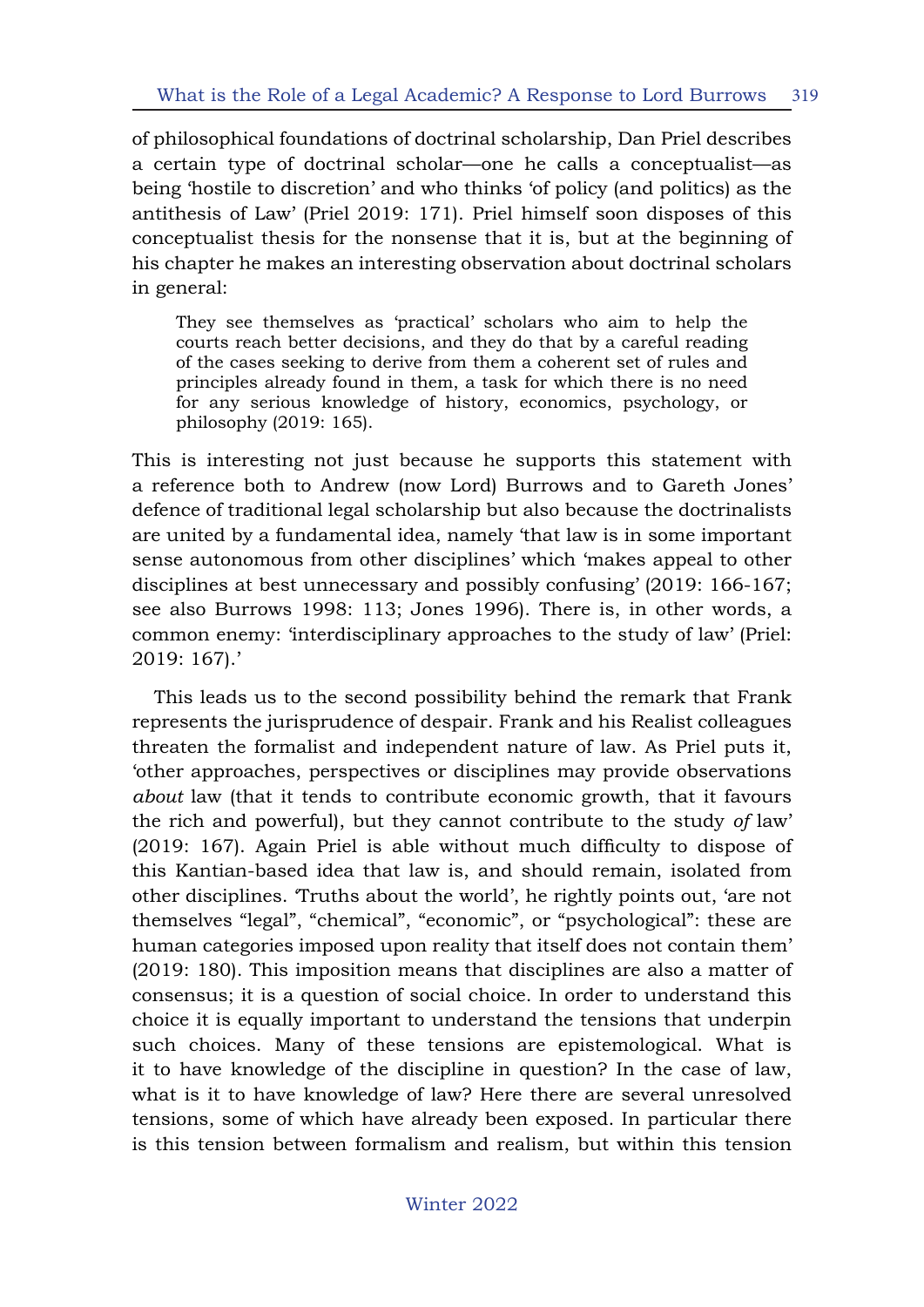#### 320 *Amicus Curiae*

there is a another: does knowledge of law embrace or exclude the law*maker*? Frank's work embraces the law-maker (judge and jurors) within his vision of legal epistemology whereas the conceptual doctrinalists do not; for the doctrinalist law is something 'out-there'—for example a system of principles, rules or rights—which is separate from the lawmakers. As one conceptualist has put it, '[e]ven if we closed all the courts, and civil recourse were completely abolished, this would not alter the existence of private law and its duties' (Stevens 2019: 121). Yet there is a paradox. The doctrinalists do in part end up including judges within their epistemology because they imply a normative methodology that is centred around fit-and-coherence. This methodology was well articulated by the late Ronald Dworkin: the judge 'must construct a scheme of abstract and concrete principles that provides a coherent justification for all common law precedents and, so far as these are to be justified on principle, constitutional and statutory provisions as well' (Dworkin 1977: 116-117). And it is this construction that provides the model for his or her interpretative reasoning.

However, what the doctrinalist is asserting about the discipline of law must not be confused with the question of knowledge of law (Lenclud 2006: 91). The two are separate. Knowledge of law is not subject to consensus in the same way in that its validation is open to other factors that are independent of assertions by the doctrinalists or indeed by others. This said, while the separation between discipline and knowledge is evident in the natural sciences, it is not so evident in law because the distinction between science (map) and object of science (territory) is not just unclear but may not exist at all (see further Glanert & Ors 2021: 1-30). There is thus an epistemological tension between discipline and knowledge which permits some doctrinalists to assert that only a certain type of knowledge—for example only authoritative texts (legislation, judgments and doctrinal commentary)—is to be included within the discipline. In other words, the discipline is truly a matter of discipline, one which must be policed to exclude certain forms of knowledge that is deemed to belong to other disciplines. This is reminiscent of the problem of heresy in Christian dogma. In fairness to Lord Burrows, he does not appear to be asserting this quite extreme position and he may even be aligning himself against some of the conceptual doctrinalists who are advocating a 'grand theory' with regard to, say, tort or private law in general. But what he perhaps is not appreciating is the fact that traditional doctrinal law now finds itself caught between a significant shift in the tension between discipline and knowledge as a result of research-funding developments within the university world.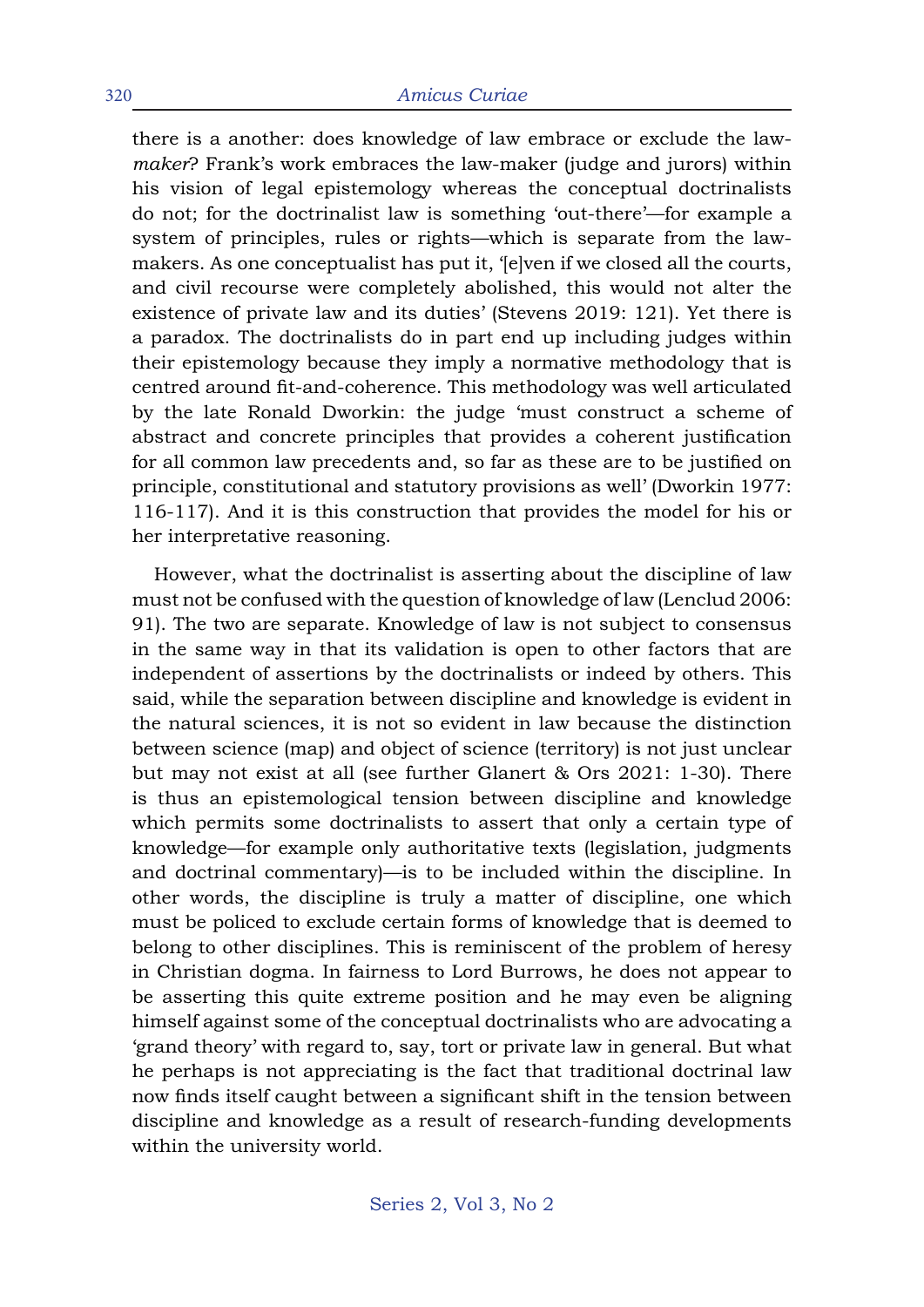# [F] RESEARCH AND METHODOLOGY

When Lord Burrows started his academic career in the early 1980s advancement largely depended upon one's record of publication. Such publications would be refereed by other jurists and doctrinal works would probably be judged by other doctrinalists. One or two leading publications had no blind refereeing procedure, decisions being made by the editor with perhaps some input by a colleague (Anonymous 2021). Over the decades that followed this position was gradually to change, stimulated largely by the shift in the financing of research which became based on research assessment exercises (Cownie 2004: 136-137). Today advancement depends not just on publications but equally on the ability to attract research funding from various different, often non-governmental, funding bodies and academies. Funding applications and proposals would usually be assessed by panels that contained academics from outside law and who had sophisticated expectations regarding research questions and methodology (Van Gestel & Lienhard 2019: 447).

As two continental jurists have pointed out, this has created something of a problem for traditional legal scholars in that 'they have great difficulties in explaining their scholarly methods and how they approach theory building to reviewers from other disciplines' (Van Gestel & Lienhard, 2019: 447). More generally these two authors note from their own edited book project, which evaluated legal research in Europe, the following conclusion:

Perhaps the most important thing we have learned from this book project is that legal scholars are not particularly good at reflecting on their own discipline. What is almost entirely absent is a transnational debate with regard to the quality, methodology and scientific relevance of legal research. As far as there is debate in the national context, legal scholars often seem to be convinced that 'law is different'. However, they fail to sufficiently explain how and why (2019: 449).

Professor Mark van Hoecke has also been critical of legal doctrine. He says that 'it is often too descriptive, too autopoietic, without taking the context of law sufficiently into account'. It equally 'lacks a clear methodology and the methods of legal doctrine seem to be identical to those of legal practice'. He concludes that 'it is too parochial, limited to very small scientific communities, because of specialisation and geographical limits'. As for the quality of the scholarship, 'there is not much difference between publications of legal practitioners and of legal scholars' (2011: 3).

This is pretty damning. Lord Burrows goes someway in recognizing this funding issue in quoting from the Australian judge the Hon Chief Justice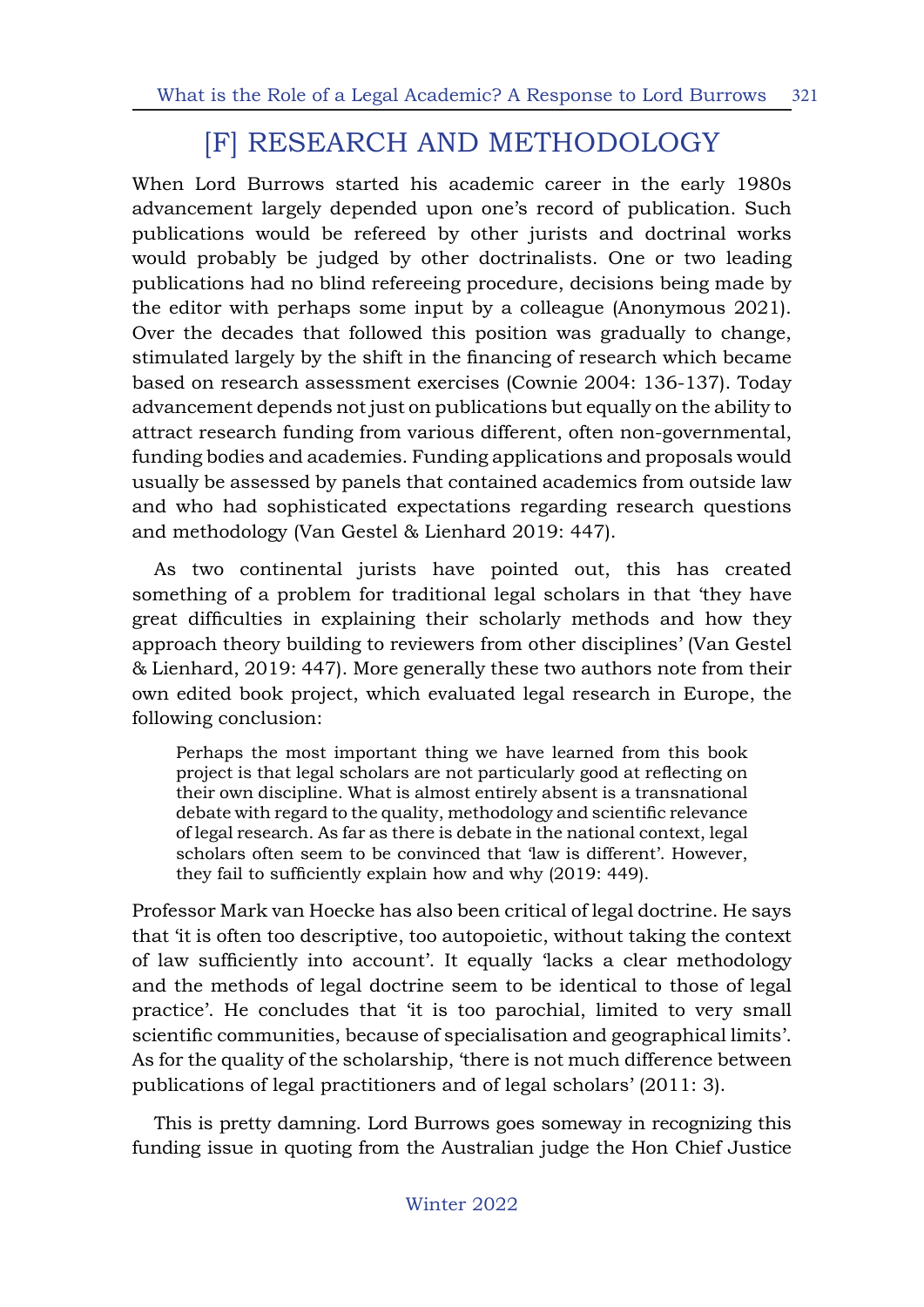Susan Kiefel who herself mentions how funding pressures may be diverting law academics from the kind of research that helps judges and professional lawyers (2021: 6). However, Lord Burrows does not seem to help his case when it comes to methodology. He admits that judges do not in general articulate nor, perhaps, seriously think about their own methodology but then goes on to explain the academic's method. This 'practical legal scholarship tends to employ what is generally referred to as an "interpretative" methodology which seeks to provide the best interpretation of the content of the law applying criteria such as fit, coherence, accessibility, practical workability, and normative validity' (2021: 10).

This is by no means a mindless statement, but if set out in the methodology section of a research grant application it would probably, for the non-lawyers on the panel, raise more questions than it answers. Lord Burrows seems to be emphasizing a hermeneutical scheme of intelligibility ('interpretative'), but then moves quickly into conceptual structuralism (fit and coherence) and after that into a kind of functionalism (practical workability). So, the social scientist might ask, what is going on here? Is this just some kind of lightweight engagements at the level of schemes of intelligibility (on which see Berthelot 1990: 62-85; Samuel 2018: 273- 276)? If not, how do the different schemes relate to each other in this doctrinal method? Is one scheme, say structuralism (fit and coherence), to have priority over another scheme, say functionalism? In sum, what is the principal methodology in play here and how does it operate in the production of (new?) knowledge? Moreover, what is meant by 'best' in this scheme? How is 'best' to be judged?

A film studies and literature professor might say that anyone who claimed to provide the 'best' interpretation of Alfred Hitchcock's *Vertigo* (1958) would surely be suffering under some kind of epistemological delusion, unless 'best' was clearly underpinned by a pre-articulated set of criteria. A specialist in hermeneutics on the panel is likely to pose questions about how one is going to engage with the texts in issue. Is it a text in which the author's intention seems evident or is it one in which the interpreter will bring her own world view into the text? What kind of pre-judgement or pre-understanding will the interpreter bring to her interpretation? Is she projecting meaning onto the text or is the text projecting onto her its own meaning? How will the researcher go about engaging with these questions? The historian is going to pose questions about old cases. What kind of language will be used to describe the factual situation in past cases? What if the case is several centuries old: is it to be engaged with via its own time period mentality where the social and procedural contexts were markedly different or through the mentality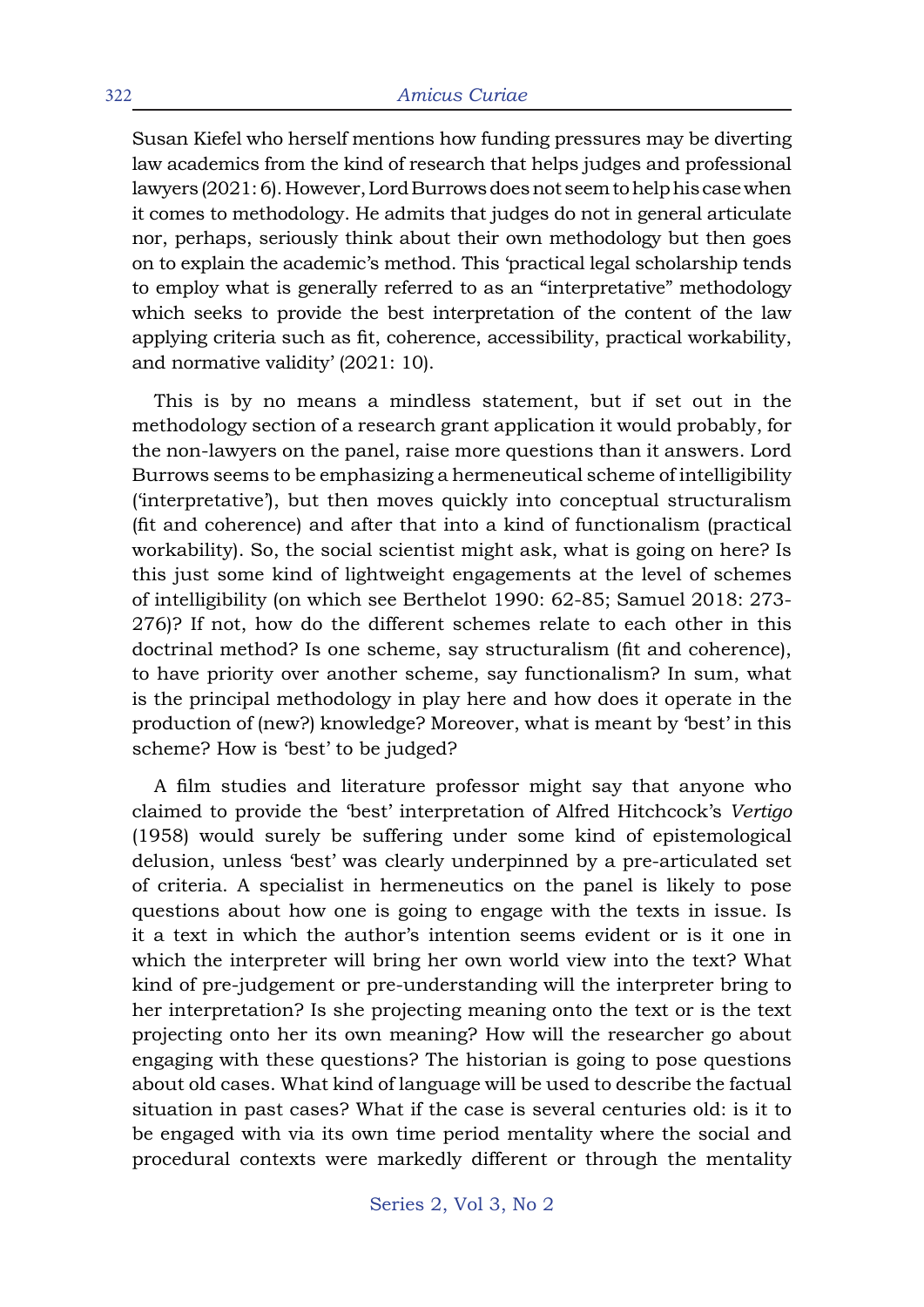of a contemporary analyst? Take a case like *Paradine v Jane* (1647) often discussed in contract textbooks under the chapter on frustration of contracts. How can one discuss this case in relation to contract and frustration when there was neither a general theory of contract in 1647 nor (obviously) any doctrine of frustration? Is one not indulging in historiographical nonsense? Turning to fact, how do the legal texts under examination relate to the facts of these cases which, presumably are also being examined? In brief, it will be asked by members of the panel: what is meant by 'fit', by 'coherence', by 'accessibility', by 'practical workability' and by 'normative validity'? And what are the methodological and epistemological implications attaching to these words and terms?

The doctrinal jurist can try to respond to these questions in a number of ways. The first, and one associated with Lord Goff, is that it is a matter of principle. 'It is in the formulation, if necessary the adaptation', said Lord Goff in a passage quoted by Lord Burrows, 'of legal principle to embrace that just solution that we can see not only the beneficial influence of facts upon the law, but also the useful impact of practical experience upon the work of practising lawyers in the development of legal principles' (2021: 10; Goff 1983: 325). The methodological pursuit, the doctrinalist might say, is the search for principle. This of course suggests an inductive exercise in which a number (perhaps quite large) of legal texts are examined in order to formulate from them an abstract *regula iuris* which would then be employed in something of a deductive manner to provide solutions for future cases. This was a method formulated by the medieval Italian jurists (see Errera 2006) However, as the late Christian Atias once pointed out:

In any event, the passage from a general rule—or anterior decision to the solution of a concrete case cannot be analysed in a simple deductive process of application; the subsumption of an individual case under the rule brings into play multiple circumstances, elements and variables which prevent any claim to predict with certainty its result. Among these multiple givens always somewhat conflicting, debatable and indeterminate, where is the truth with regard to the law said to be positive? (1994: 119)

Where, then, is the truth, the panel might say? What kind of methods will be brought to bear on this passage from rule to solution? It is not clear how a doctrinalist might answer these questions, especially given both the authority paradigm and the apparent interdiction to refer to Realists such as Jerome Frank (the jurisprudence of despair).

A second response might be to refer to the late Ronald Dworkin's chain novel analogy. This legal philosopher suggested that the role of a judge is rather like that of an author participating in a chain novel: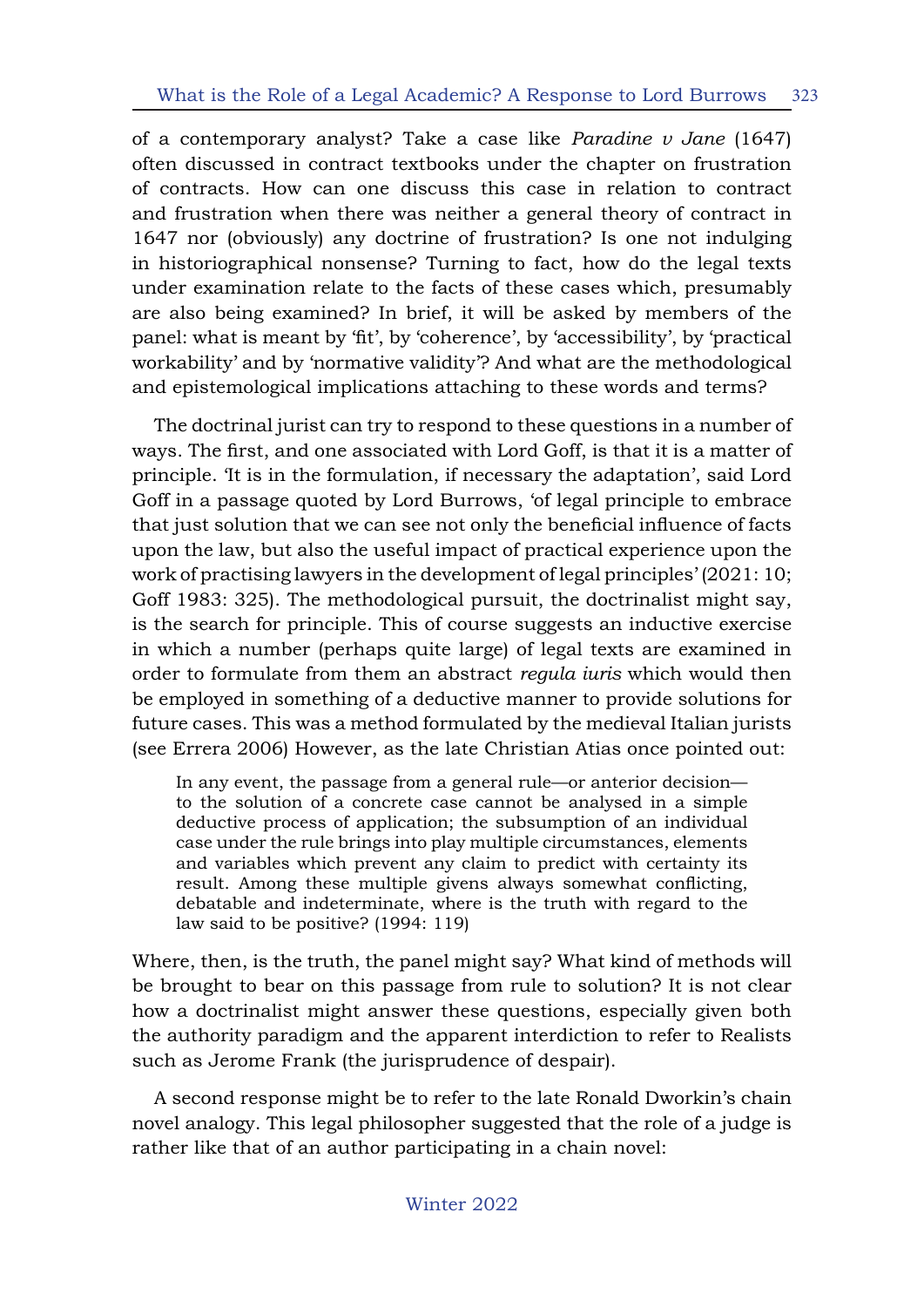In this enterprise a group of novelists writes a novel *seriatim*; each novelist in the chain interprets the chapters he has been given in order to write a new chapter, which is then added to what the next novelist receives, and so on. Each has the job of writing his chapter so as to make the novel being constructed the best it can be, and the complexity of this task models the complexity of deciding a hard case under law as integrity .... In our example ... the novelists are expected to take their responsibilities of continuity ... seriously; they aim jointly to create, so far as they can, a single unified novel that is the best it can be (1986: 229).

Whatever one might think of this analogy, it would make quite a sophisticated response to social scientists and humanities academics in as much as it suggests that doctrinal jurists are involved in a constructive intellectual exercise. Both judges and jurists are constructing a model that both makes sense of past decisions (precedents) and legislative texts and permits lawyers to predict how the courts will behave when faced with difficult cases. This is a similar form of modelling, it might be argued, to the one used by natural scientists who construct models which both explain a phenomenon and predict its future behaviour.

The difficulty with the model is how to explain its elements. Of what does it consist? Dworkin himself saw it as a rights model—judges should be concerned only with the rights not policy—but what lies behind these rights would appear to be legal principles (1977: 90). One is back to the problem of explaining how one gets from a principle to a solution. Dworkin did not avoid this issue; far from it, since he developed a thesis of legal reasoning founded on argumentation. Law is about interpretative arguments and these arguments are not equal in their weight. One argument is always superior vis-à-vis another and the role of the judge perhaps aided by jurists—is to find the argument which is superior to all others and this will form the right answer in the hard case (well expressed in Dworkin 1995). This exercise, however, as Dworkin admitted, is superhuman and thus Dworkin again made use of fiction in creating his superhuman judge. His model, in the end, does not actually reflect the chain novel as an empirical exercise; it is entirely an exercise in idealism. What, then, it might be asked, is the social value of this model if it can only function at a superhuman level? The answer no doubt is to say that it is an ideal to which human judges (and no doubt jurists) should aspire. Yet, if the model does not actually reflect what judges do—for example judges in the common law world (and civil law world it would appear: Lasser 2004) do use policy arguments and many have been sceptical of a rights thesis (see for example Waddams 2011)—where does that leave the doctrinal scholar?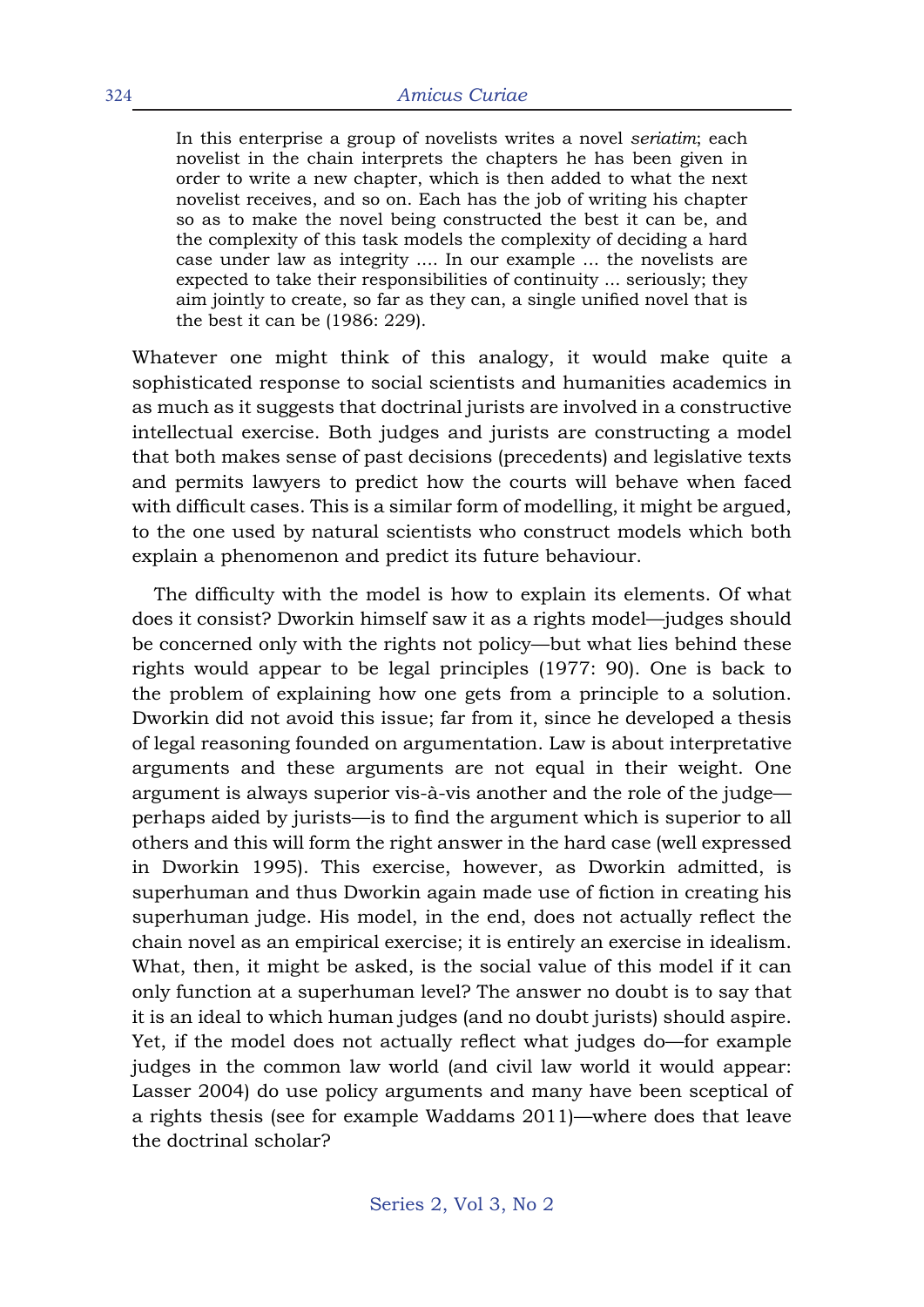Another difficulty with the Dworkin model—indeed with many legal analysis and reasoning models—is the highly individualistic nature of a rights thesis. In the Roman model, private law is about relations between individual persons and individual things (law of property) and about bilateral relations between individual persons (law of obligations) (Birks 2014: 13-14). As for corporations, these are treated on the whole as if they are individual persons with the same status as human individuals (on which see Duff 1938). Such an individualistic model is not always inappropriate since individuals and their interests ought to be recognized and protected. Yet it is also inappropriate in that to view society as if it consisted only of individuals of equal economic status and capacity is to create a model that clearly does not represent a good many Western countries in which a range of corporations have such enormous economic power that they can influence economics and politics in profound ways. Moreover the industrial revolution gave rise to certain activities—on the roads and in the workplace in particular—which resulted in a largely predictable number of deaths and injuries each year. To apply a legal model that is, in the case of English law, no different from the one employed by the Roman jurist Alfenus in Republican Rome might well seem completely and totally bizarre to many in other disciplines (Dig 9.2.52.2; cf *Mansfield v Weetabix Ltd* (1998)). Appeals to commutative justice seems a bizarre method of dealing with the accident compensation issues arising out of activities that in themselves generate accidents.2 Certain activities have human costs and surely, social justice demands, these costs should not be externalized onto the individual, especially as the activities in question contribute to the public benefit?

In fairness some law academics and even judges have urged reform. But when one looks at the response of some doctrinalists one wonders what academics from other disciplines might make of them. Take this example:

The fact that someone else may end up picking up the tab for A's negligence—A's insurer, or A's employer, or in the case where A is a public body or works for a public body, the state—is irrelevant: what is crucial is that there was a tab and it would have had to have been picked up by A if nobody else paid. In this way PI [personal injury] law shows that the duty of care that its first tier imposed on A for B's benefit was not an empty aspiration, but had real force (McBride 2020: 12).

And this professor later concluded:

<sup>&</sup>lt;sup>2</sup> Comparative lawyers seem more rational with regard to accident compensation: see eg Jolowicz (1968); Tunc (1972).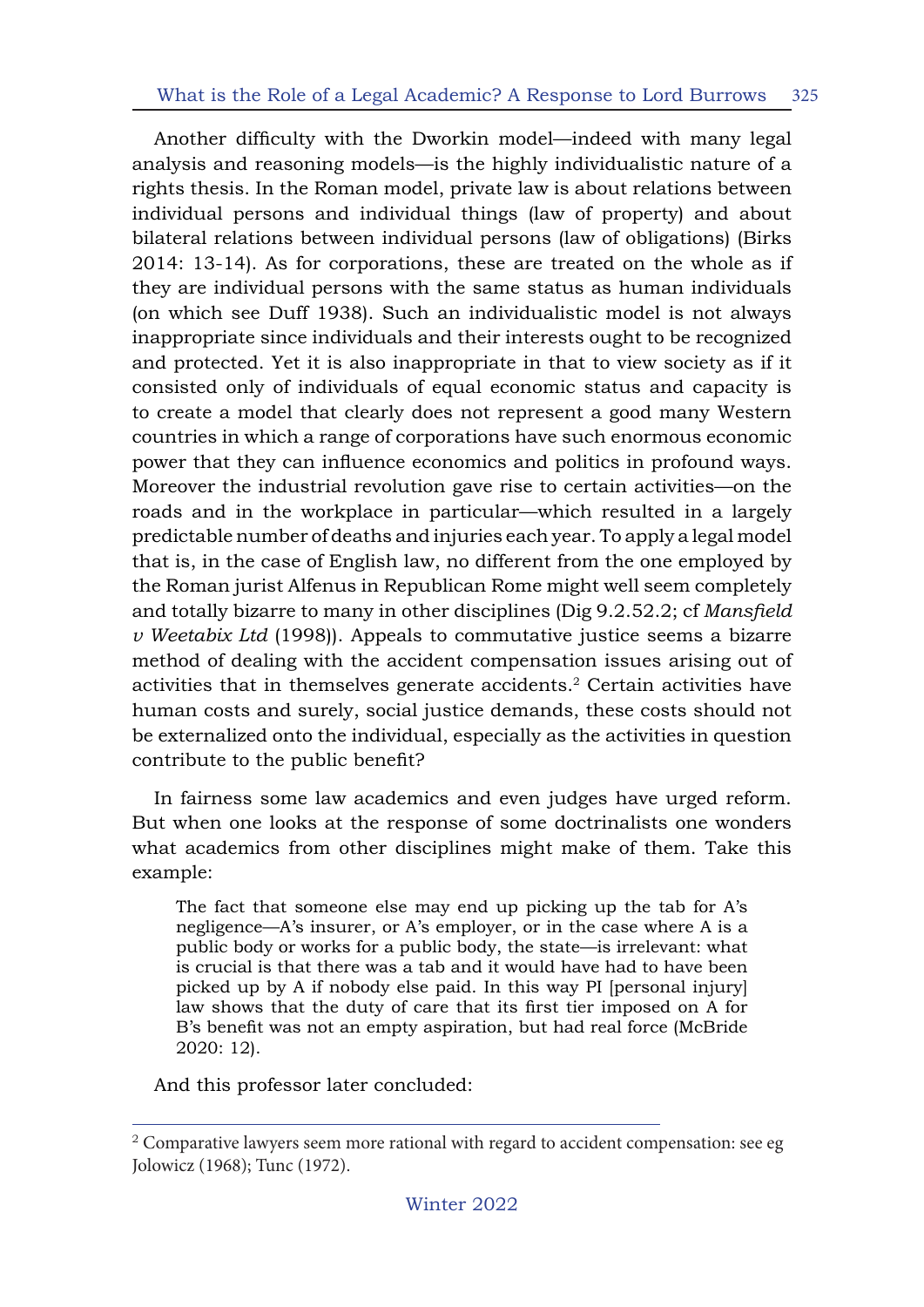When the Church of England proposed to update its forms of service, abandoning the traditional Book of Common Prayer, WH Auden asked, 'Why should we spit on our luck?' We would, I suggest, be guilty of the same were PI law to be dispensed with in this country (2020: 14).

This is a response by an academic lawyer to a speech by a retired Supreme Court judge who thought that serious reform was needed in the area of personal injury law (Sumption 2018). No doubt there will be young academic lawyers who will respond to this kind of individualistic morality often associated with philosophers who lived in times long before the advent of motor vehicles, trains, factories and multinational insurance companies. But as a reasoning model of contemporary society it is surely as reliable as the contents of the Book of Common Prayer. This latter book brings huge comfort to many—as indeed does astrology—but few astrophysicists and social scientists would see the book as providing an accurate model of the universe or of contemporary industrial societies. In short, doctrinal law seems, at least in the common law world, to be a 'map' charting a fictional social territory. Indeed, such an individualist model is nothing short of a right-wing political ideology hiding behind a legal model that is no more scientific than some astrological chart which assigns to humans various supposed characteristics and which warns them not to venture out on a car journey when Mars is in some special alignment with Jupiter.3 One is back to the fundamental (Vaihinger) question. What is the pragmatic value of doctrinal scholarship? The cynic might argue that it is the protecting of profits of insurance companies and incompetent builders.

## [G] CONCLUDING OBSERVATIONS

Nothing said in this response to Lord Burrows should actually be taken as suggesting that there is something intellectually illegitimate in traditional legal (or doctrinal legal) studies. The aim has not been to assert some head-to-head opposition to Lord Burrows' views as set out in his Cohen (and other) lectures. Indeed, it was most unfortunate and quite wrong that Gunther Treitel should have been faced with hostility by colleagues in an American law faculty and it would be an intellectual crime if any judge, doctrinal jurist or legal practitioner were to be made unwelcome in any university. Rather, the aim has been to question some of the assumptions upon which he—and others—have built their arguments.

<sup>&</sup>lt;sup>3</sup> Perhaps Terry Eagleton's remark is apt in this respect: 'The difference between a "political" and "non-political" criticism is just the difference between the prime minister and the monarch; the latter furthers certain political ends by pretending not to, while the former makes no bones about it': Eagleton (2008: 182).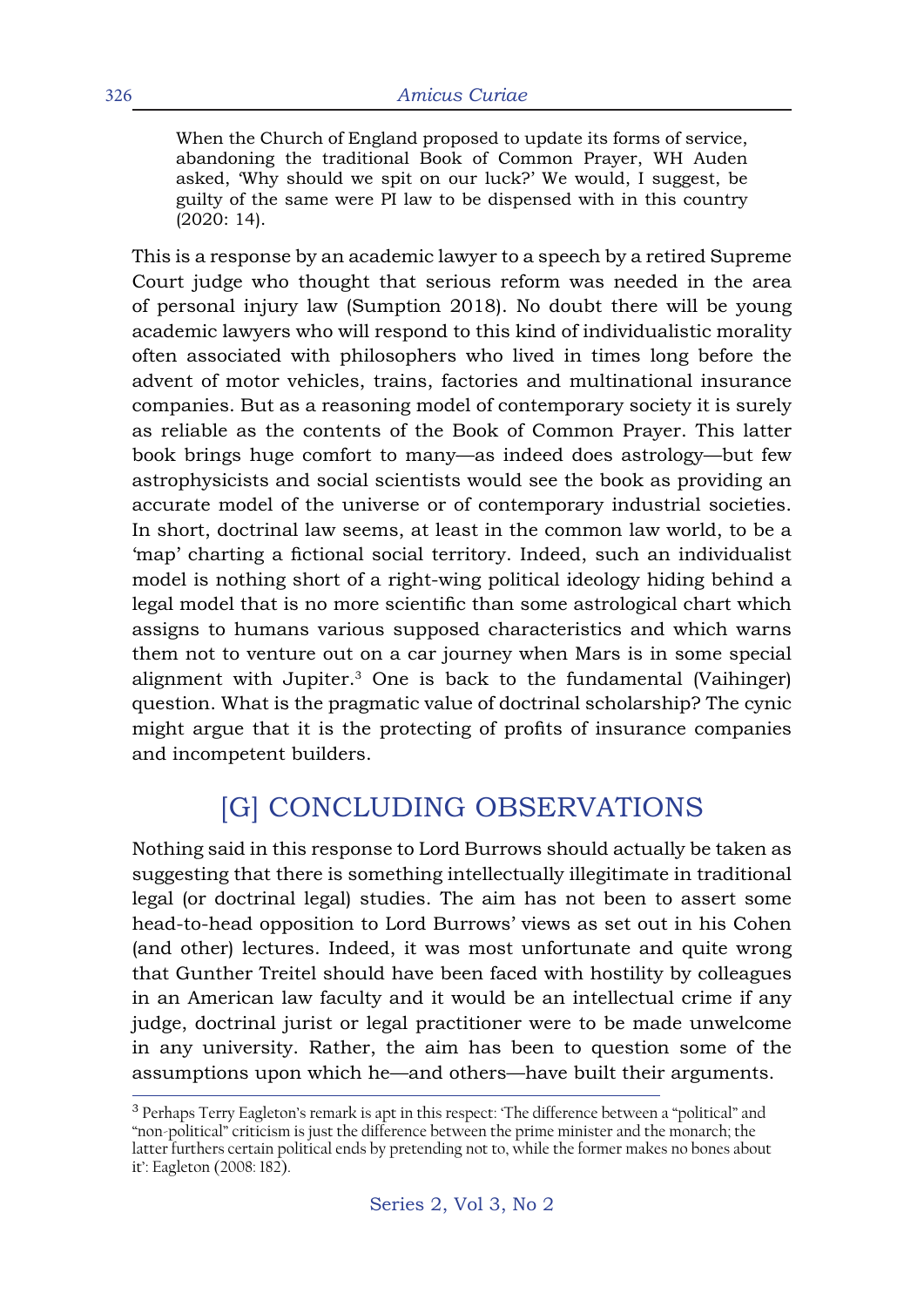The principal assumptions are these. First, it is not obvious why the role of law academics is to assist the judges and the law profession in their professional roles. The duty of a university academic is, arguably, not towards a particular interest group but towards the advancement of knowledge in general. And it is not always evident, as Professor Mathias Siems has shown in a rather devastating chapter, that law professors in Europe are fulfilling this duty (Siems 2011). Indeed, one leading French social science epistemologist thought that law as a discipline had nothing to offer to epistemology in general (Berthelot 2001: 12). This is an unfortunate situation. If the judiciary and the legal profession feel that they need a legal scholarship institution to aid them in their work they should either fund university law faculties or establish their own institutions or think tanks. Expecting academics to do for free legal research that the professionals themselves should be doing is untenable as an academic obligation.

The second assumption is the distinction voiced by Lord Burrows between doctrinal scholarship and what he calls 'grand theory'. Such a distinction implies that black-letter scholarship is not based on any grand theory. Terry Eagleton's response to this kind of thinking was to observe (an observation whose origin he attributes to John Maynard Keynes) that those economists who disliked theory, or claimed to get along better without it, were simply in the grip of an older theory (Eagleton 2008: xiii). That doctrinal law is somehow not in the grip of a theory has been convincingly dismissed, as has been seen, by Dan Priel. Black-letter law is a highly theorized area of intellectual activity; it is just that few doctrinal scholars have been able, or willing, to articulate the theory other than through references to law somehow being different from other social science disciplines. Doctrinal lawyers and jurists are committed 'systems theorists' (Blanckaert 2006: 138-140), even if they are unaware of it and simply think in terms of weaker or stronger versions of legal positivism.<sup>4</sup> Indeed, as again Priel implies, the aim of these 'systems theorists' (or a good proportion of them) is to impose a paradigm on those working within the discipline. This aim was bound, in the end, to fail because the tendency in the social sciences—in all disciplines perhaps—is to gravitate towards a plurality of different programmes. These different programmes will of course create tensions within a discipline (see further on this tensions point: Samuel 2019).

<sup>&</sup>lt;sup>4</sup> This does appear to be one of the implications of Professor Catherine Valcke's recent book on comparative law: Valcke (2018). She insists on the notion of a system when looking for 'law' in other cultures.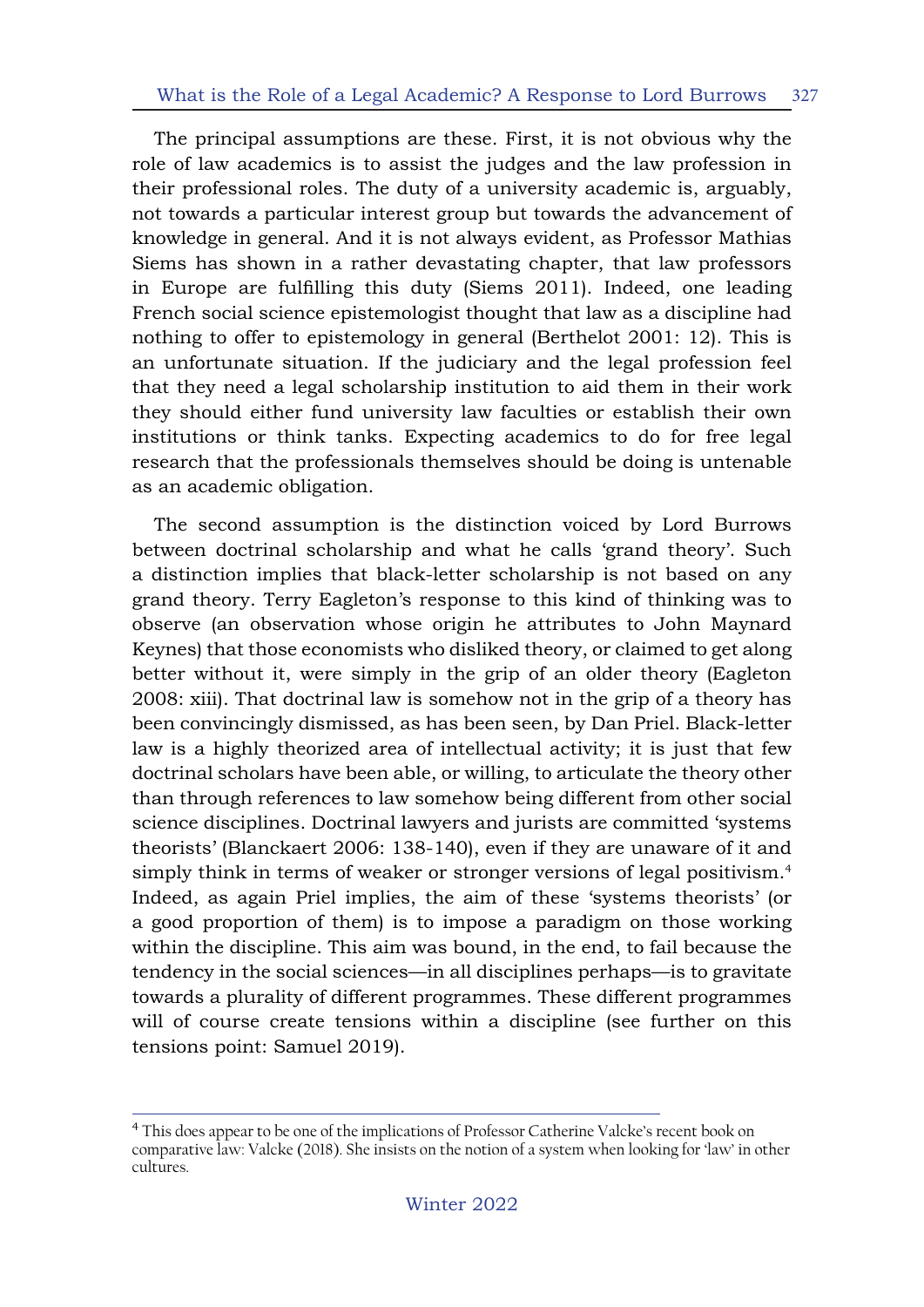The third assumption concerns methodology. In fairness to Lord Burrows, he sets out what he perceives to be the method of the doctrinal jurist aiming to aid the courts in their decision-making. Yet his 'interpretative methodology', which seeks to provide the 'best interpretation' of the content of the law, applying criteria such as 'fit', 'coherence', 'accessibility', 'practical workability' and 'normative validity', is asserted without any kind of epistemological programme within which these notions might have meaning. In other words, he assumes that they are somehow neutral and independent of any theory and (or) paradigm context. It would, perhaps, have been more valuable if he had presented these notions within, say, a Dworkinian framework which would at least have given them some theory underpinning. However, such a Dworkinian thesis comes with other baggage (so to speak)—such as the sharp distinction between principle and policy—which understandably makes the judiciary wary of aligning themselves with the late legal philosopher. Lord Burrows' described methodology also fails to recognize that there are different reasoning models in play even within a doctrinal view of legal reasoning. These models have been identified elsewhere, supported indeed with examples from the law reports themselves, and will not be revisited here (see Samuel 2018: 87-116). However, the different focal points for these models inject into doctrinal methodology a diversity that can exist even within an approach governed by the authority paradigm.

On a more positive note, then, one might conclude by indicating that this last point about methodology contains within it the possibility of one area where doctrinal legal scholarship of the kind helpful to the judiciary could find some common ground with legal academics working outside of the authority paradigm and who operate within social science and humanities thinking more generally. This area is the relationship between the reasoning strategies and techniques used by judges and the methods and schemes of intelligibility employed by those working in other social science and humanities disciplines. One might object that such a domain is just another example of 'grand theory' or 'reasoning imported from other disciplines'. Yet to think like this is to commit a grave error. For a start, such cooperation could result in law being taken more seriously by those outside the discipline and thus to be represented in works on social science methods and epistemology. That law finds itself excluded from a seminal work on epistemology in the social sciences is intellectually tragic. Furthermore it is idle to think that different schemes of intelligibility are somehow not as relevant to legal reasoning as they might be to reasoning and research programmes in any other discipline. They are just as relevant as induction, deduction and analogy. In addition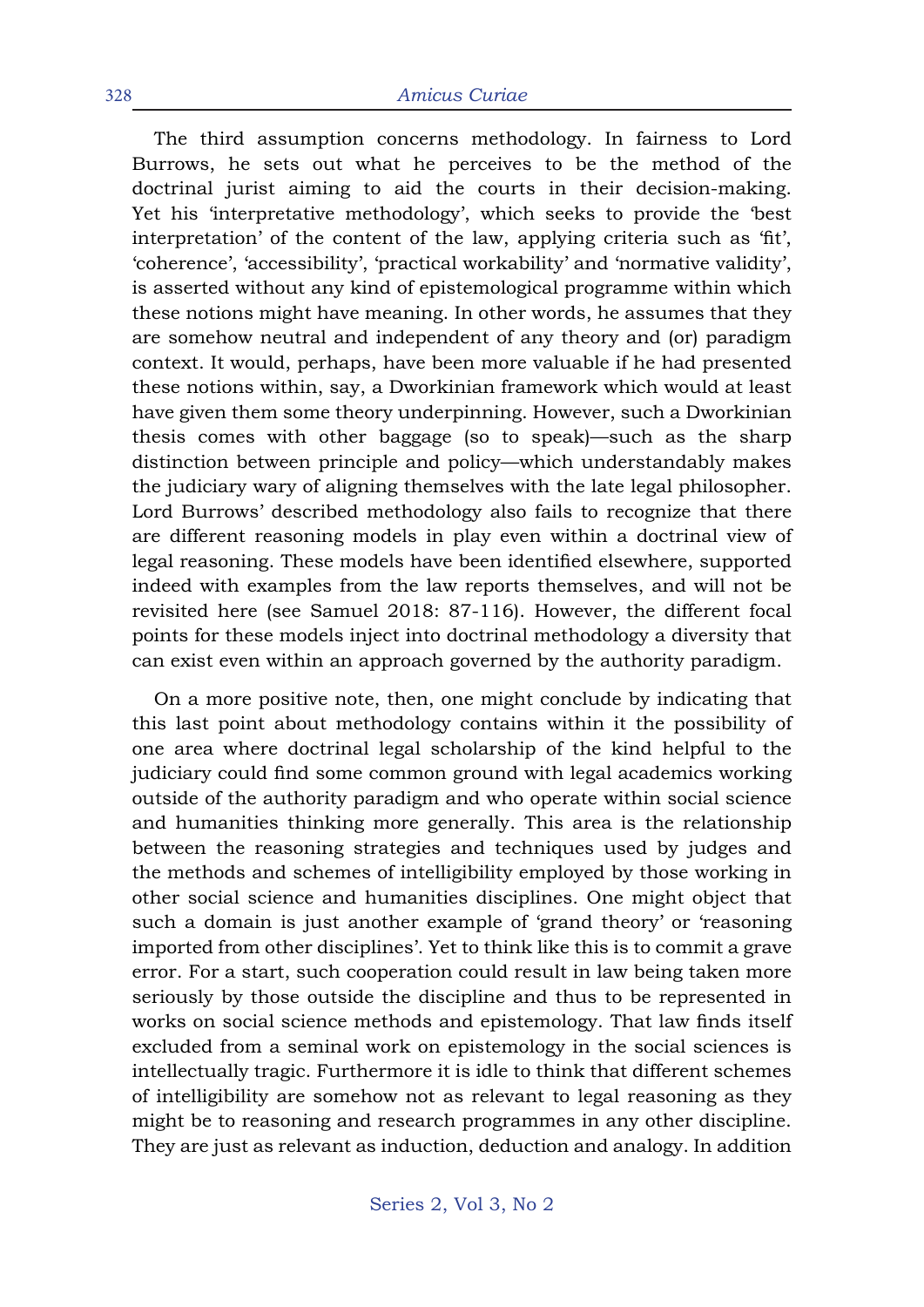judges who do not take method very seriously usually end up like the literary critics described by Terry Eagleton:

Many literary critics dislike the whole idea of method and prefer to work by glimmers and hunches, intuitions and sudden perceptions. It is perhaps fortunate that this way of proceeding has not yet infiltrated medicine or aeronautical engineering; but even so one should not take this modest disowning of method altogether seriously, since what glimmers and hunches you have will depend on a latent structure of assumptions often quite as stubborn as that of any structuralist (2008: 172-173).

This is not to suggest that judges and jurists should regard themselves as scientists using methods similar to those employed by medics and aeronautical engineers. The most dominant methodological scheme of intelligibility used by these scientists is the causal scheme—a scheme that often encounters difficulties in the social sciences. As Lord Burrows recognizes, one predominate scheme in doctrinal law is hermeneutics, although the dialectical scheme perfected by the Roman and medieval jurists is still a central legal tool of analysis (Samuel 2018: 212-213). Hermeneutics is of course the subject of 'grand theory' and thus all judges, whether they know it or not, are operating within such a theory (Glanert & Ors 2021: 47-58, 102-106). Thus the distinction between doctrinal legal scholarship and 'grand theory' is a false one, just as the distinction between ideology and legal modelling is a false one. In the end it is the Vaihinger (functionalism) question that prevails: what is the pragmatic value of the fiction in play?

#### *About the Author*

**Geoffrey Samuel** *is Professor Emeritus at the Kent Law School UK and formerly a Professor* affilié *at the École de droit, Sciences Po, Paris. He received his legal education at the University of Cambridge and holds doctoral degrees from the Universities of Cambridge, Maastricht and Nancy2 (*honoris causa*). He has also held many visiting posts in France, Belgium, Switzerland, Spain and Italy. He is the author of a considerable number of books, chapters and articles on contract, tort, remedies, legal reasoning, comparative law theory and method and legal epistemology. Professor Samuel's more recent books include* An Introduction to Comparative Law Theory and Method *(Hart 2014),* A Short Introduction to Judging and to Legal Reasoning *(Elgar 2016),* Rethinking Legal Reasoning *(Edward Elgar 2018) and (with Simone Glanert & Alexandra Mercescu)* Rethinking Comparative Law *(Elgar 2021). A new book,* Rethinking Historical Jurisprudence *(Edward Elgar) is to be published this year.*

*Email:* g.h.samuel@kent.ac.uk*.*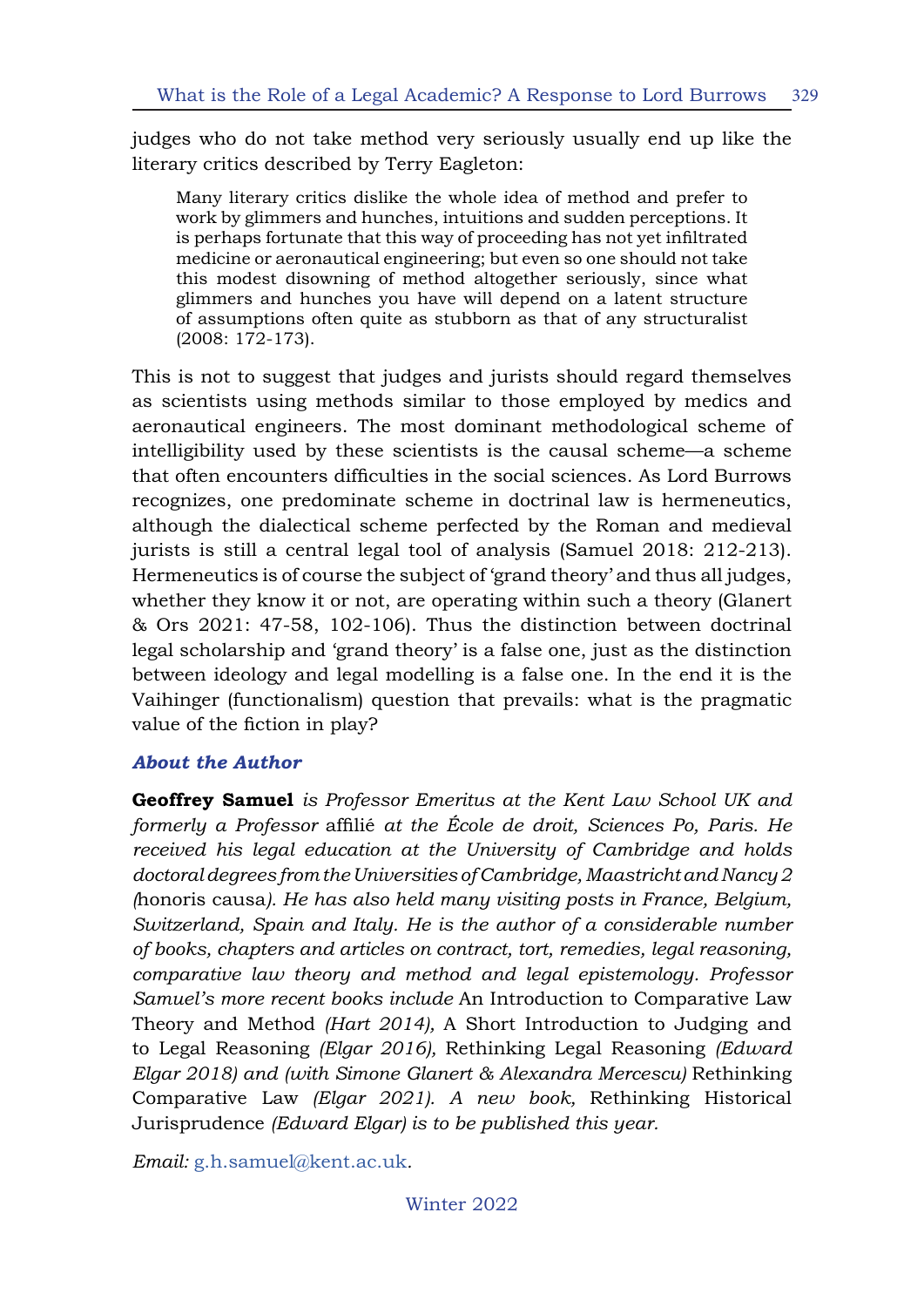### References Cited

- Anonymous (2021) 'The Undercover Legal Academic: Refereeing Practice and Editorial Diversity: Time for Change?' 63 (Winter 2021) *The Reporter*  (Newsletter of the Society of Legal Scholars) 2-3.
- Atias, Christian (1994) *Épistémologie du droit* Paris: Presses Universitaires de France.
- Birks, Peter (ed) (1996) *Pressing Problems in the Law: Volume 2: What Are Law Schools For?* Oxford: Oxford University Press.
- Birks, Peter (1996a) 'Editor's Preface' in P Birks (ed) *Pressing Problems in the Law: Volume 2: What Are Law Schools For?* Oxford: Oxford University Press.
- Birks, Peter (1996b) 'Equity in the Modern Law: An Exercise in Taxonomy' 26 *University of Western Australia Law Review* 1-99.
- Birks, Peter [ed Eric Descheemaeker] (2014), *The Roman Law of Obligations* Oxford: Oxford University Press.
- Berthelot, Jean-Michel (1990) *L'intelligence du social* Paris: Presses Universitaires de France.
- Berthelot, Jean-Michel (ed) (2001) *Épistémologie des sciences sociales*  Paris: Presses Universitaires de France.
- Blanckaert, Claude (2006), 'La discipline en perspective: Le système des sciences à l'heure du spécialisme (XIXe–XXe siècle)' in J Boutier, J-C Passeron & J Revel (eds) *Qu'est-ce qu'une discipline?* Paris: Éditions de l'École des hautes études en sciences sociales 117-148.
- Bouriau, Christophe (2013), *Le 'comme si': Kant, Vaihinger et le fictionalisme* Paris: Les Éditions du Cerf.
- Boutier, Jean, Jean-Claude Passeron & Jacques Revel (eds) (2006) *Qu'estce qu'une discipline?* Paris Éditions de l'École des Hautes Études en Sciences Sociales.
- Brundage, James (2008) *The Medieval Origins of the Legal Profession*  Chicago & London: University of Chicago Press.
- Burrows, Andrew (1998) *Understanding the Law of Obligations: Essays on Contract, Tort and Restitution* Oxford: Hart Publishing.
- Burrows, Andrew (Lord) (2021) 'Judges and Academics, and the Endless Road to Unattainable Perfection' *The Lionel Cohen Lecture 2021*.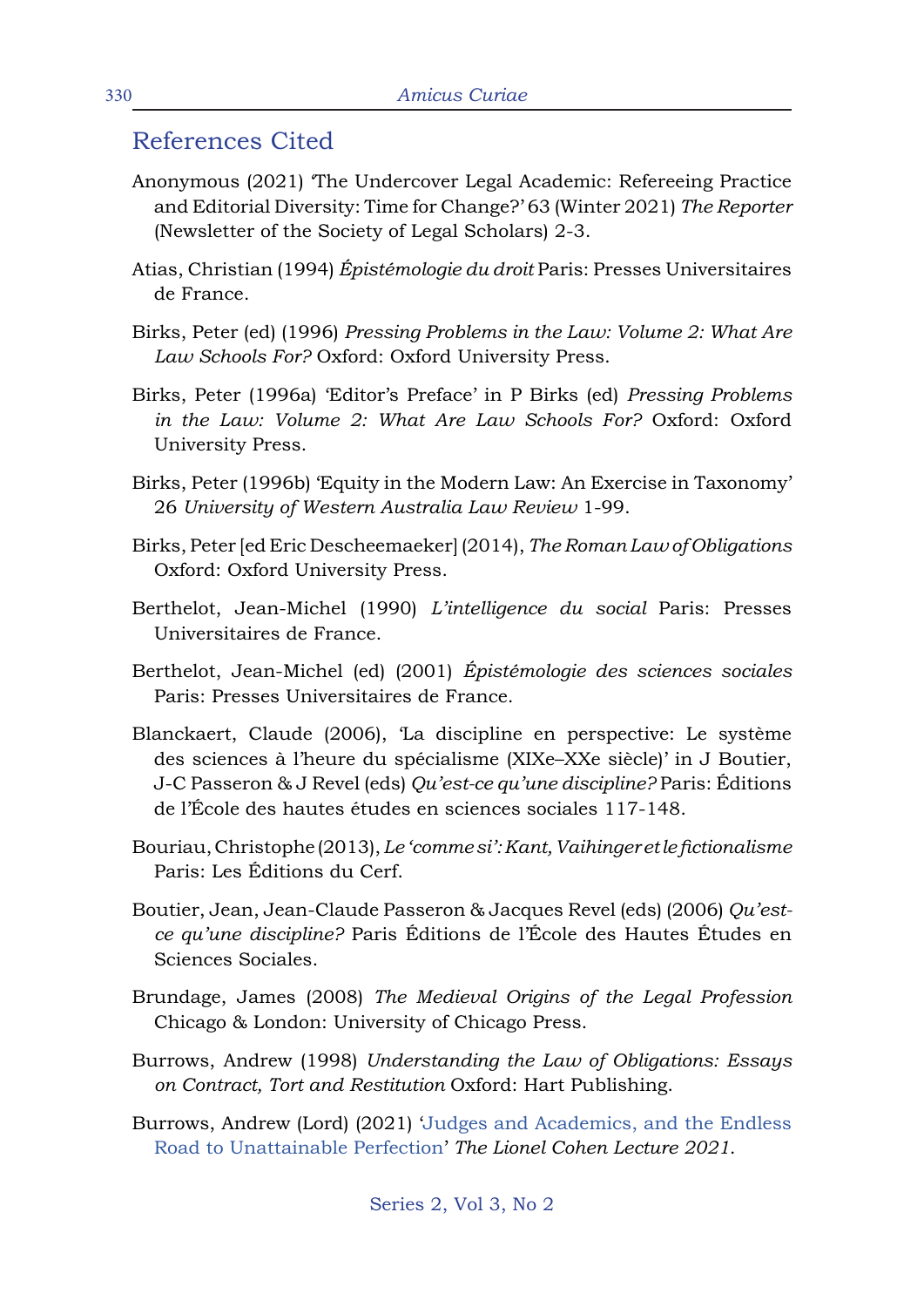- Burrows, Andrew (Lord) (2021a) 'Professor Sir Guenter Treitel (1928- 1919)'.
- Cownie, Fiona (2004) *Legal Academics* Oxford & Portland OR: Hart Publishing.
- Dworkin, Ronald (1977) *Taking Rights Seriously* London: Duckworth.
- Dworkin, Ronald (1986) *Law's Empire* London: Fontana.
- Dworkin, Ronald (1995) 'Y a-t-il une bonne réponse en matière d'interprétation juridique' in Paul Amselek (ed), *Interprétation et droit* Bruylant/Presses Universitaires d'Aix-Marseille 227-233.
- Duff, Patrick (1938) *Personality in Roman Private Law* Cambridge: Cambridge University Press.
- Eagleton, Terry (2008) *Literary Theory: An Introduction* anniversary edn Oxford: Blackwell.
- Edwards, Harry (1992) 'The Growing Disjunction between Legal Education and the Legal Profession' 91 *Michigan Law Review* 34-78.
- Errera, Andrea (2006) *Lineamenti di epistemologia giuridica medievale*  Torino: Giappichelli.
- Forray, Vincent & Sébastien Pimont (2017) *Décrire le droit ... et le transformer* Paris: Dalloz.
- Frank, Jerome (1949) *Law and the Modern Mind* London: Stevens & Sons.
- Glanert, Simone, Alexandra Mercescu, & Geoffrey Samuel (2021) *Rethinking Comparative Law* Cheltenham: Edward Elgar.
- Goff, Robert (1983) 'The Search for Principle' reprinted in William Swadling and Gareth Jones (eds) (1999) *The Search for Principle: Essays in Honour of Lord Goff of Chieveley* Oxford: Oxford University Press 313-330.
- Gordley, James (2013) *The Jurists; A Critical History* Oxford: Oxford University Press.
- Häcker, Birke (2019) ''Substance Over Form': Has the Pendulum Swung Too Far?' in A Robertson & J Goudkamp (eds) *Form and Substance in the Law of Obligations* Oxford: Hart Publishing 35-70.
- Hackney, Jeffrey (1997) 'More than a Trace of the Old Philosophy' in P Birks(ed) *The Classification of Obligations* Oxford: Oxford University Press 123-155.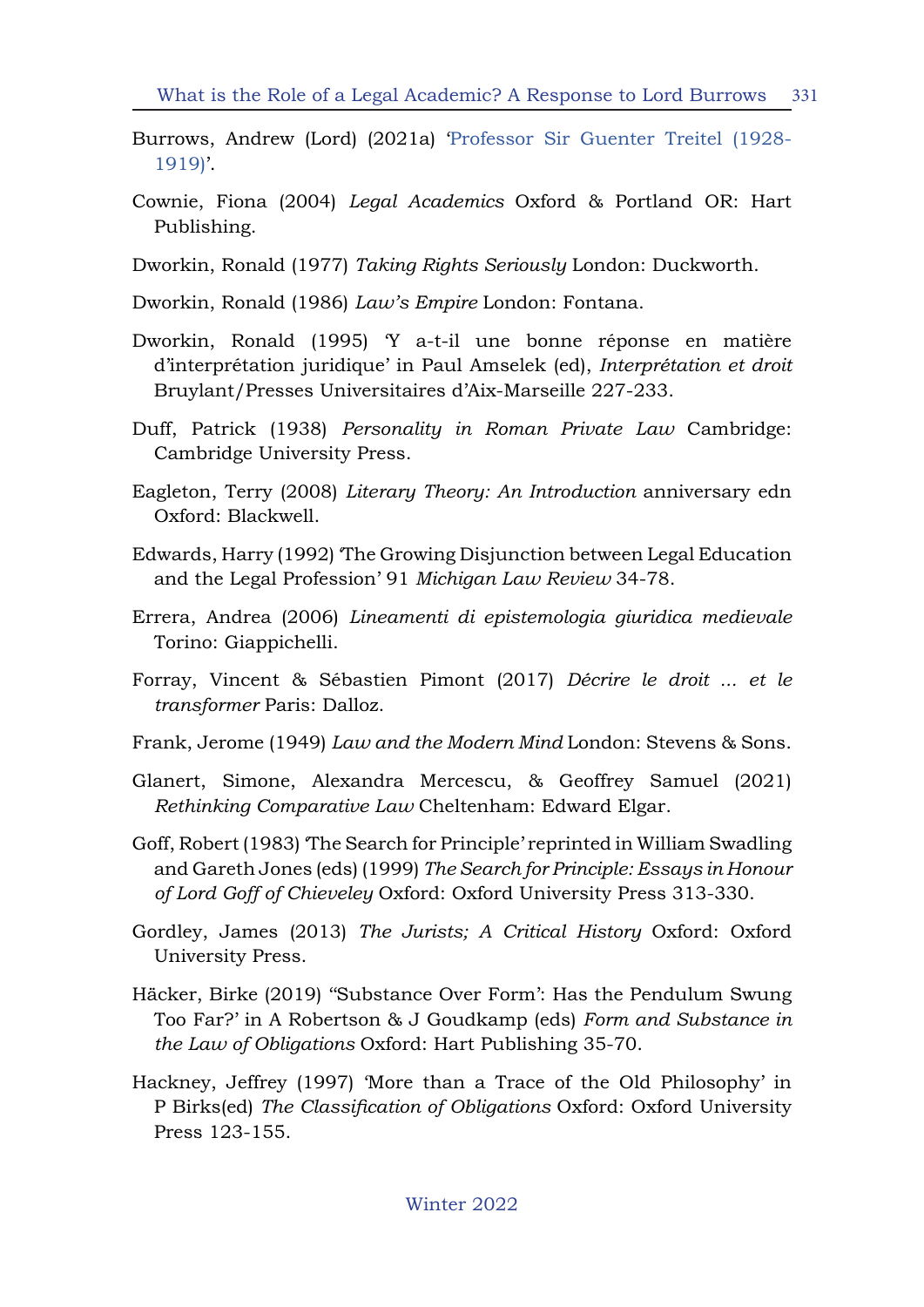- Ibbetson, David (1999) *A Historical Introduction to the Law of Obligations*  Oxford: Oxford University Press.
- Jolowicz, Anthony (1968) 'Liability for Accidents' 26 *Cambridge Law Journal* 50-63.
- Jones, Gareth (1996) 'Traditional Legal Scholarship: a Personal View' in P Birks (ed) *What are Law Schools For?* Oxford: Oxford University Press 9–15.
- Lasser, Mitchel (2004) *Judicial Deliberations: A Comparative Analysis of Judicial Transparency and Legitimacy* Oxford: Oxford University Press.
- Lenclud, Gérard (2006) 'L'anthropologie et sa discipline' in J Boutier, J-C Passeron & J Revel (eds) *Qu'est-ce qu'une discipline?* Paris: Éditions de l'École des Hautes Études en sciences sociales 69-93.
- Mathieu, Marie-Laure (2014) *Les représentations dans la pensée des juristes* Paris: IRJS Éditions.
- McBride, Nicholas (2020) 'The Cost and Value of Personal Injury Law'.
- Parliamentary Select Committee on Legal Education (1846) Report, 25 August 1846, House of Commons Proceedings 686, iii-lxiv.
- Priel, Dan (2019), 'Two Forms of Formalism' in A Robertson & J Goudkamp (eds) (2019) *Form and Substance in the Law of Obligations* Oxford: Hart Publishing 165-196.
- Robertson, Andrew & James Goudkamp (eds) (2019) F*orm and Substance in the Law of Obligations* Oxford: Hart Publishing
- Samuel, Geoffrey (2009) 'Interdisciplinarity and the Authority Paradigm: Should Law Be Taken Seriously by Scientists and Social Scientists?' 36 *Journal of Law and Society* 431-459.
- Samuel, Geoffrey (2016) *A Short Introduction to Judging and to Legal Reasoning* Cheltenham: Edward Elgar.
- Samuel, Geoffrey (2018) *Rethinking Legal Reasoning* Cheltenham: Edward Elgar.
- Samuel, Geoffrey (2019) 'Can Social Science Theory Aid the Comparative Lawyer in Understanding Legal Knowledge?' 14 *Journal of Comparative Law* 311-330.
- Schiavone, Aldo (2017) *Ius: L'invenzione del diritto in Occidente* 2nd edn Torino: Einaudi.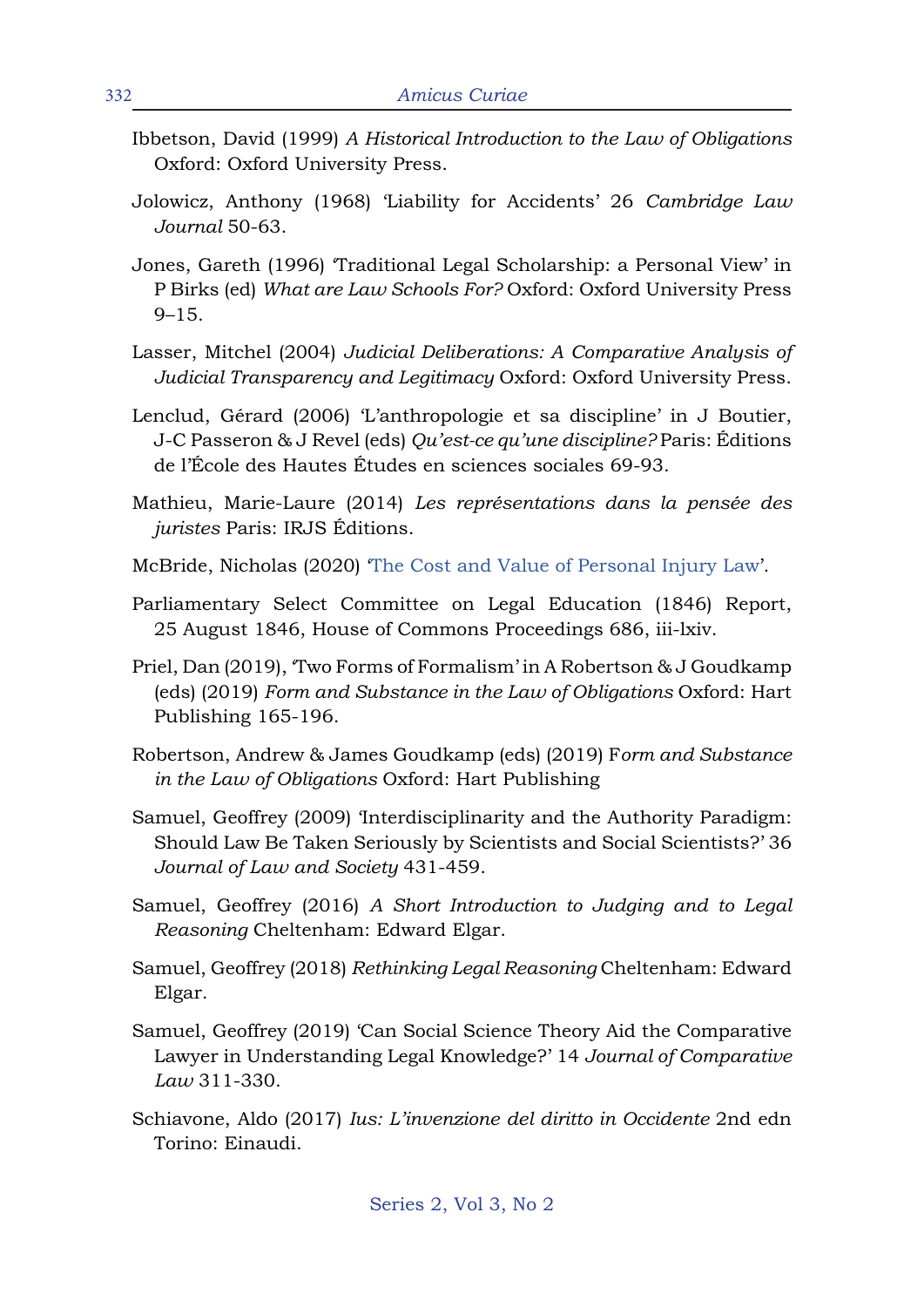- Siems, Mathias (2011) 'A World without Law Professors' in M Van Hoecke (ed) *Methodologies of Legal Research: Which Kind of Method for Which Kind of Discipline?* Oxford: Hart Publishing 71-86.
- Stapleton, Jane (2021) *Three Essays on Torts* Oxford: Oxford University Press.
- Stein, Peter (1966) *Regulae Iuris: From Juristic Rules to Legal Maxims*  Edinburgh: Edinburgh University Press.
- Stein, Peter (1980) *Legal Evolution: The Story of an Idea* Cambridge: Cambridge University Press.
- Stevens, Robert (2019) 'Private Law and the Form of Reasons' in A Robertson & J Goudkamp (eds) *Form and Substance in the Law of Obligations* Oxford: Hart Publishing 119-148.
- Sumption, Jonathan (Lord) (2018) 'Abolishing Personal Injuries Law—A Project' 34 *Professional Negligence* 113-121; and see Personal Injuries Bar Association Annual Lecture, London, 16 November 2016.
- Treitel, Gunther (2019) 'Vicissitudes of an Academic Lawyer' 26 *Zeitschrift für Europäisches Privatrecht* 133-176.
- Tunc, André (1972) 'Tort Law and the Moral Law' 30 *Cambridge Law Journal* 247-259.
- Vaihinger, Hans [trans C K Ogden] (2021) *The Philosophy of 'As If'* London & New York: Routledge (first published in 1924 by Routledge & Kegan Paul).
- Valcke, Catherine (2018) Comparing Law: Comparative Law as Reconstruction of Collective Commitments Cambridge: Cambridge University Press.
- Van Caenegem, R (1987) *Judges, Legislators and Professors: Chapters in European Legal History* Cambridge: Cambridge University Press.
- Van Gestel, Rob & Andreas Lienhard (2019) 'Conclusion and Discussion' in R Van Gestel & A Lienhard (eds) *Evaluating Academic Legal Research in Europe* Cheltenham: Edward Elgar 422-460.
- Van Hoecke, Mark (2011) 'Legal Doctrine: Which Method(s) for What Kind of Discipline?' M Van Hoecke (ed) *Methodologies of Legal Research: Which Kind of Method for Which Kind of Discipline?* Oxford: Hart Publishing 1-18.